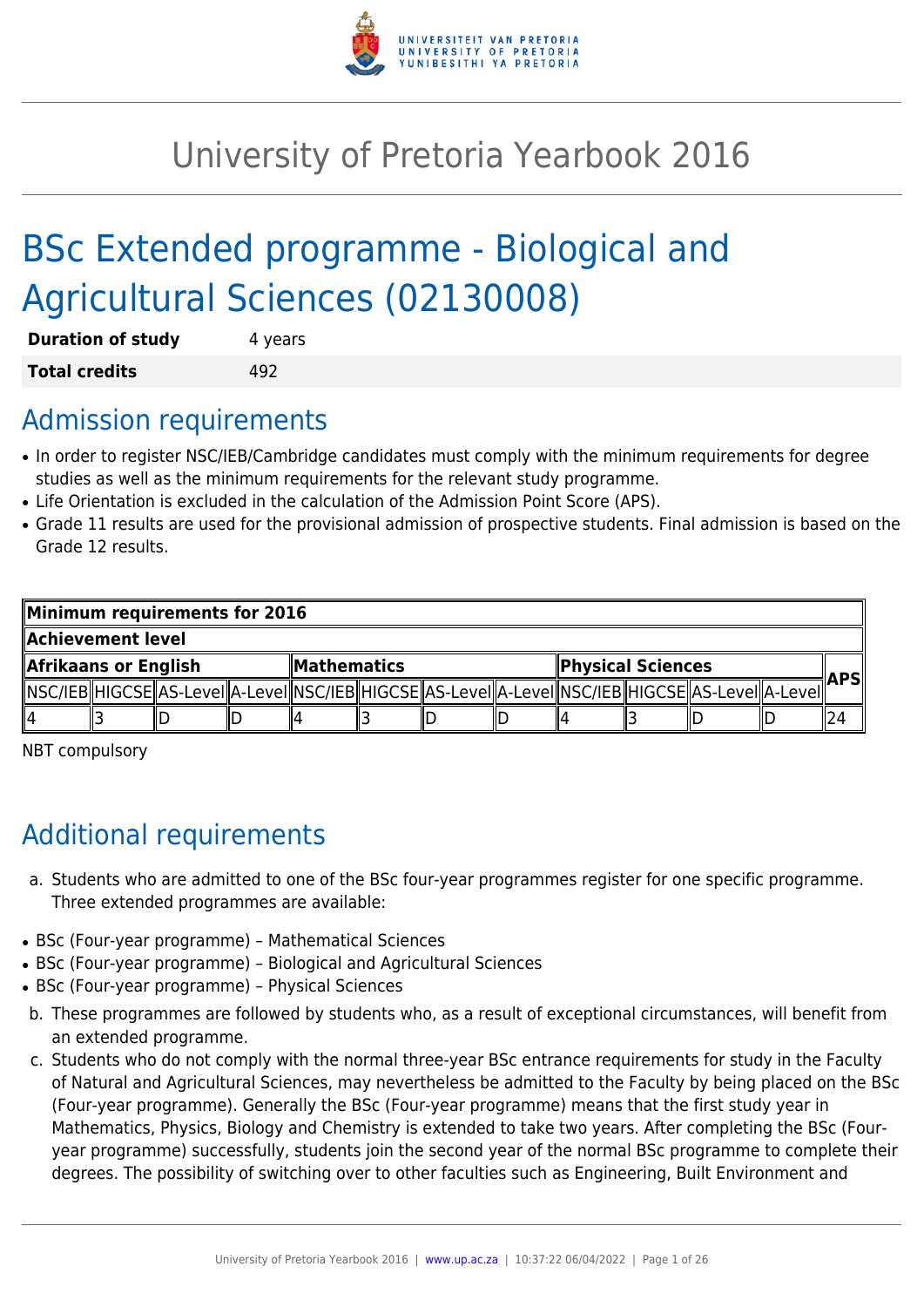

Information Technology, Veterinary Science and Health Sciences, after one or two years in the four-year programme, exists. This depends on selection rules and other conditions stipulated by the other faculties.

- d. Students who wish to follow one of the BSc four-year programmes will be subjected to an Institutional Proficiency Test and will be considered for admission by the Admissions Committee. Information in this regard is available at the Client Services Centre.
- e. Applications for admission to the BSc (Four-year programme) should be submitted before 30 September each year. Details are obtainable from the Student Administration at the Faculty of Natural and Agricultural Sciences.
- f. The rules and regulations applicable to the normal study programmes apply mutatis mutandis to the BSc (Four-year programme), with exceptions as indicated in the regulations pertaining to the BSc (Four-year programme). For instance, students placed in the BSc (Four-year programme) must have a National Senior Certificate with admission for degree purposes.
- g. An admissions committee considers applications for the BSc (Four-year programme) annually. Regarding subject choices, admitted students are individually placed on the BSc (Four-year programme) according to their prospective field of study. Students may NOT change this placement without the permission of the Chairperson of the admissions committee.

# Other programme-specific information

With regard to the rest of the third semester modules(second year, first semester) and the second semester, prescribed modules must be selected from the normal BSc programme of the student's choice.

The Dean may, on the recommendation of the programme manager, approve deviations with regard to the composition of the study programme.

Please note: Where elective modules are not specified, these may be chosen from any modules appearing in the list of modules.

It remains the student's responsibility to acertain, prior to registration, whether they comply with the prerequisites of the modules they want to register for.

The prerequisites are listed in the alphabetical list of modules.

# Promotion to next study year

# **Academic promotion requirements**

It is expected of students who register for the first year of the BSc (Four-year programme) to pass all the prescribed modules of the first year.

It is expected of students accepted into the BSc (Four-year programme) to finish a complete corresponding BSc first year within the two years of enrolment in the BSc (Four-year programme). Students who do not show progress during the first semester of the first year will be referred to the Admissions Committee of the Faculty.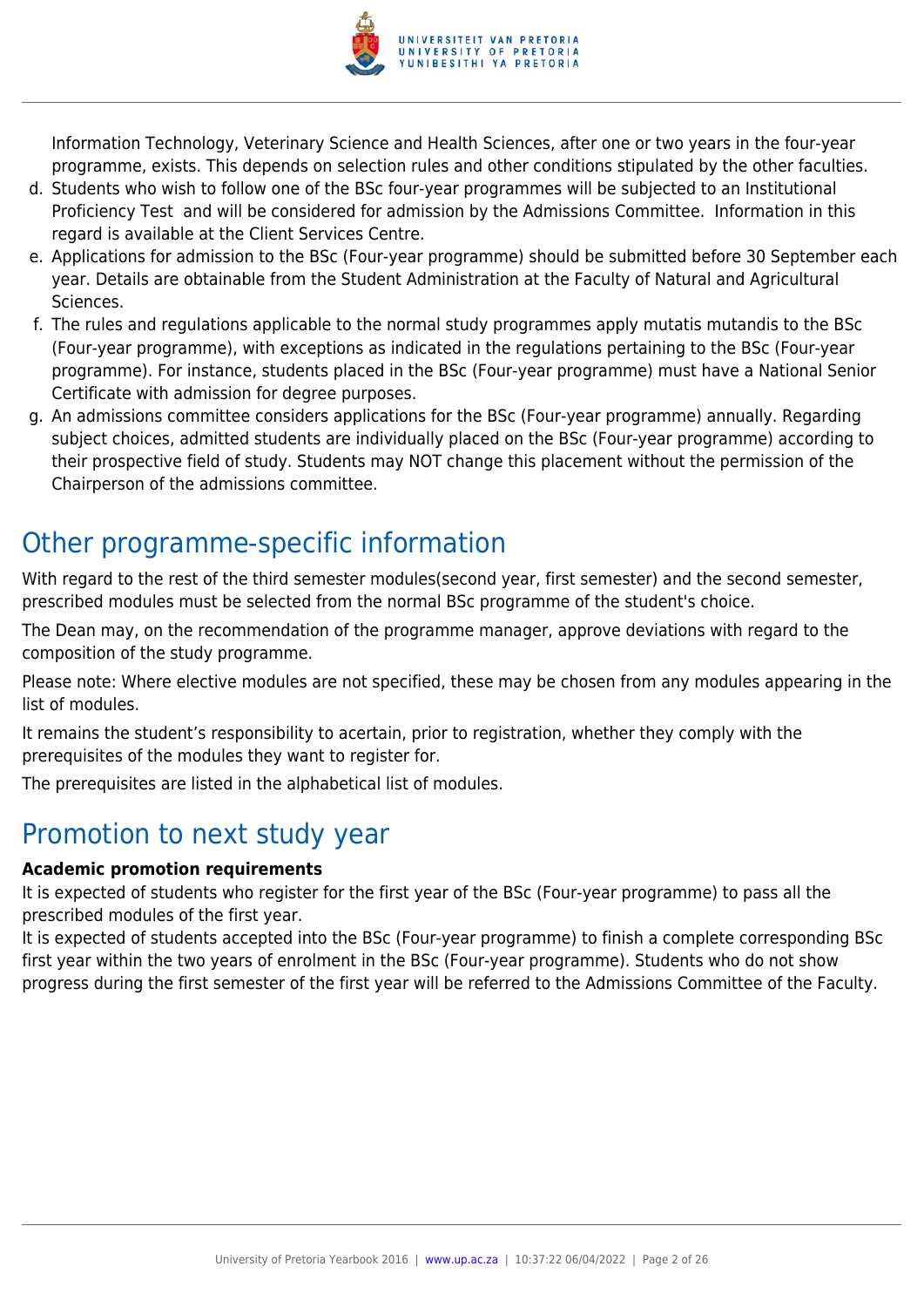

# Curriculum: Year 1

**Minimum credits: 88**

# **Fundamental modules**

# **Language, life and study skills 133 (LST 133)**

| <b>Module credits</b>         | 8.00                                                                                                                |
|-------------------------------|---------------------------------------------------------------------------------------------------------------------|
| <b>Service modules</b>        | Faculty of Engineering, Built Environment and Information Technology<br>Faculty of Economic and Management Sciences |
| <b>Prerequisites</b>          | As for BSc Four-year programme and BCom Four-year programme                                                         |
| <b>Contact time</b>           | 4 discussion classes per week, Foundation Course, MAMELODI                                                          |
| <b>Language of tuition</b>    | English                                                                                                             |
| <b>Academic organisation</b>  | Natural + Agric Sciences Dean                                                                                       |
| <b>Period of presentation</b> | Semester 1                                                                                                          |

#### **Module content**

In this module students use different information and time management strategies, build academic vocabulary, revise basic grammar concepts and dictionary skills, examine learning styles, memory and note-taking techniques, practise academic reading skills and explore basic research and referencing techniques, learn how to use discourse markers and construct definitions, and are introduced to paragraph writing. The work is set in the context of the students' field of study.

## **Language, life and study skills 143 (LST 143)**

| <b>Module credits</b>         | 8.00                                                                                                                |
|-------------------------------|---------------------------------------------------------------------------------------------------------------------|
| <b>Service modules</b>        | Faculty of Engineering, Built Environment and Information Technology<br>Faculty of Economic and Management Sciences |
| <b>Prerequisites</b>          | LST 133                                                                                                             |
| <b>Contact time</b>           | Foundation Course, 4 discussion classes per week, MAMELODI                                                          |
| <b>Language of tuition</b>    | English                                                                                                             |
| <b>Academic organisation</b>  | Natural + Agric Sciences Dean                                                                                       |
| <b>Period of presentation</b> | Semester 2                                                                                                          |

#### **Module content**

In this module students learn how to interpret and use visual literacy conventions. Students write more advance paragraphs, and also learn how to structure academic writing, how to refine their use of discourse markers and referencing techniques and how to structure their own academic arguments. Students' writing is expected to be rational, clear and concise. As a final assignment all aspects of the LST 133 and LST 143 modules are combined in a research assignment. In this project, students work in writing teams to produce a chapter on a career and to present an oral presentation of aspects of the chapter. The work is set in the context of the students' field of study.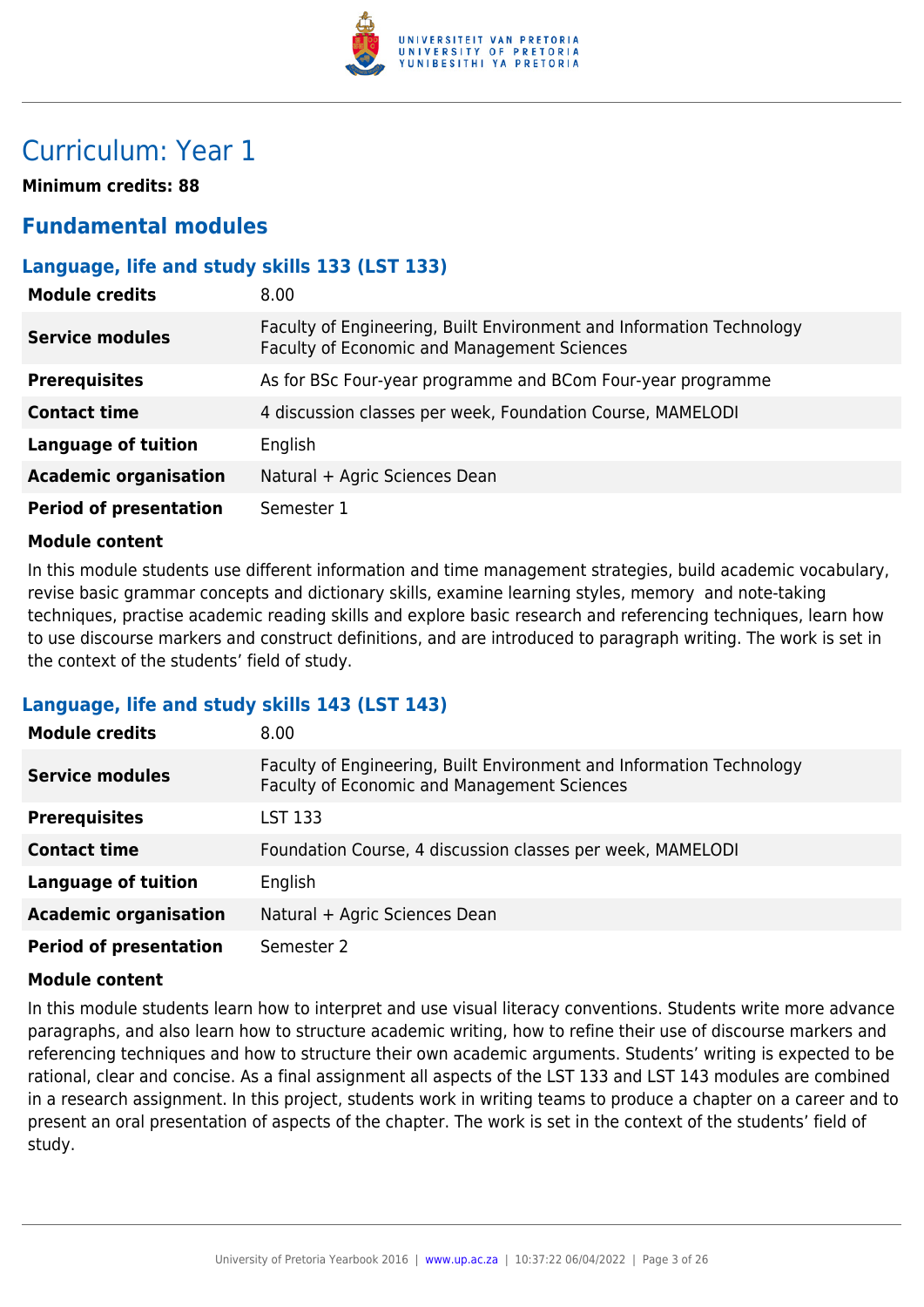

#### **Academic information management 111 (AIM 111)**

| <b>Module credits</b>         | 4.00                                                                                                                                                                                                                                                                                                             |
|-------------------------------|------------------------------------------------------------------------------------------------------------------------------------------------------------------------------------------------------------------------------------------------------------------------------------------------------------------|
| Service modules               | Faculty of Engineering, Built Environment and Information Technology<br><b>Faculty of Education</b><br>Faculty of Economic and Management Sciences<br><b>Faculty of Humanities</b><br>Faculty of Law<br><b>Faculty of Health Sciences</b><br>Faculty of Natural and Agricultural Sciences<br>Faculty of Theology |
| <b>Prerequisites</b>          | No prerequisites.                                                                                                                                                                                                                                                                                                |
| <b>Contact time</b>           | MAMELODI, 2 lectures per week                                                                                                                                                                                                                                                                                    |
| Language of tuition           | Both Afr and Eng                                                                                                                                                                                                                                                                                                 |
| <b>Academic organisation</b>  | <b>Information Science</b>                                                                                                                                                                                                                                                                                       |
| <b>Period of presentation</b> | Semester 1                                                                                                                                                                                                                                                                                                       |

#### **Module content**

Find, evaluate, process, manage and present information resources for academic purposes using appropriate technology.

#### **Academic information management 121 (AIM 121)**

| <b>Module credits</b>         | 4.00                                                                                                                                                                                                                                                                                                                                                                   |
|-------------------------------|------------------------------------------------------------------------------------------------------------------------------------------------------------------------------------------------------------------------------------------------------------------------------------------------------------------------------------------------------------------------|
| <b>Service modules</b>        | Faculty of Engineering, Built Environment and Information Technology<br><b>Faculty of Education</b><br><b>Faculty of Economic and Management Sciences</b><br><b>Faculty of Humanities</b><br>Faculty of Law<br><b>Faculty of Health Sciences</b><br><b>Faculty of Natural and Agricultural Sciences</b><br>Faculty of Theology<br><b>Faculty of Veterinary Science</b> |
| <b>Prerequisites</b>          | No prerequisites.                                                                                                                                                                                                                                                                                                                                                      |
| <b>Contact time</b>           | 2 lectures per week, MAMELODI                                                                                                                                                                                                                                                                                                                                          |
| <b>Language of tuition</b>    | Both Afr and Eng                                                                                                                                                                                                                                                                                                                                                       |
| <b>Academic organisation</b>  | <b>Information Science</b>                                                                                                                                                                                                                                                                                                                                             |
| <b>Period of presentation</b> | Semester 2                                                                                                                                                                                                                                                                                                                                                             |

#### **Module content**

Apply effective search strategies in different technological environments. Demonstrate the ethical and fair use of information resources. Integrate 21st-century communications into the management of academic information.

# **Academic orientation 120 (UPO 120)**

**Module credits** 0.00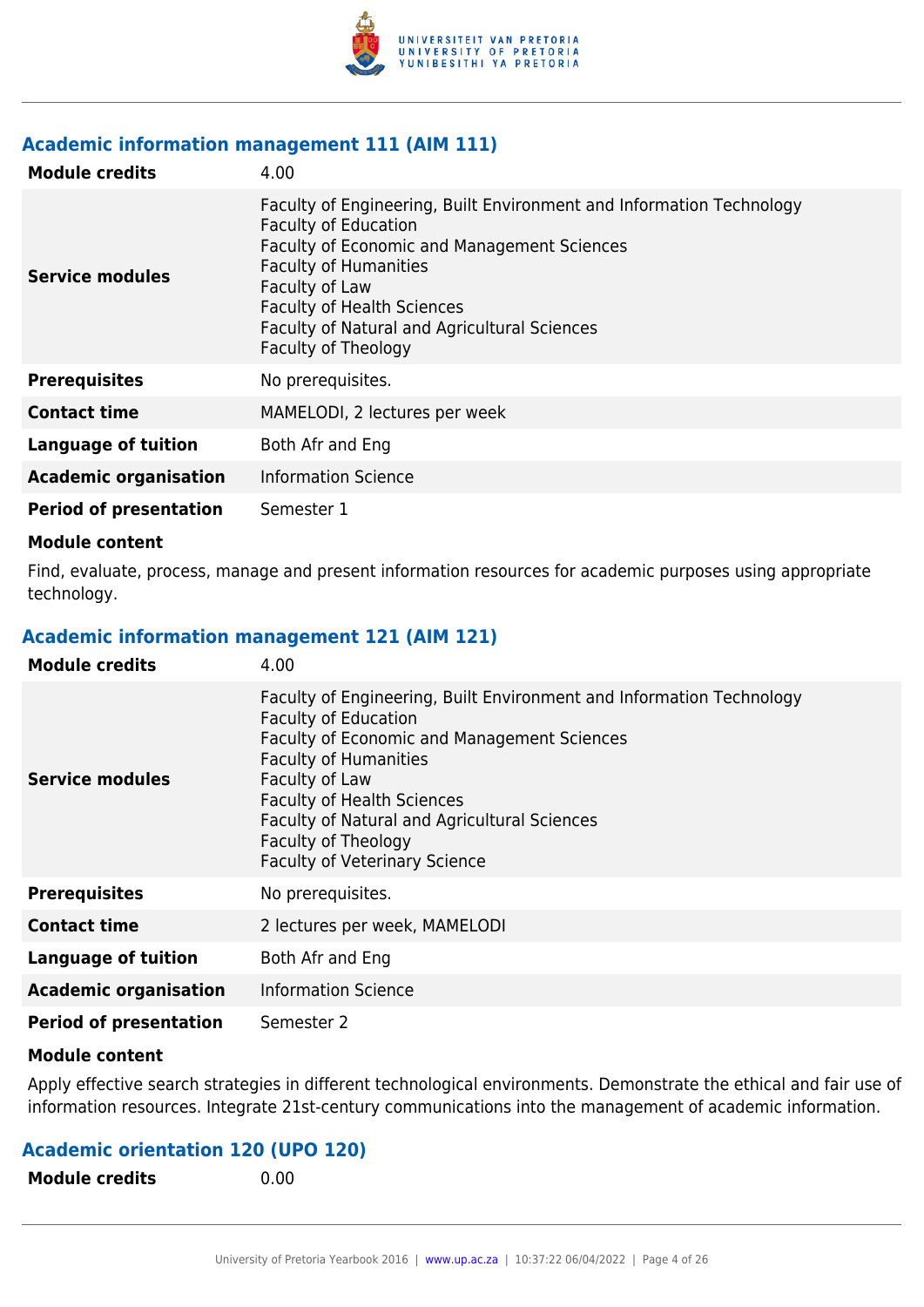

| Language of tuition           | Double Medium            |
|-------------------------------|--------------------------|
| <b>Academic organisation</b>  | Humanities Dean's Office |
| <b>Period of presentation</b> | Year                     |

# **Core modules**

# **Chemistry 133 (CMY 133)**

| <b>Module credits</b>         | 8.00                                                                                                       |
|-------------------------------|------------------------------------------------------------------------------------------------------------|
| Service modules               | Faculty of Engineering, Built Environment and Information Technology<br><b>Faculty of Education</b>        |
| <b>Prerequisites</b>          | As for BSc Four-year programme                                                                             |
| <b>Contact time</b>           | Fortnightly practicals, Foundation Course, 3 discussion classes per week, 2<br>lectures per week, MAMELODI |
| <b>Language of tuition</b>    | Both Afr and Eng                                                                                           |
| <b>Academic organisation</b>  | Chemistry                                                                                                  |
| <b>Period of presentation</b> | Semester 1                                                                                                 |

#### **Module content**

The field of Chemistry – an overview; Mathematics in Chemistry; atomic theory: historical overview; atoms, molecules and ions; relative atomic mass; electronic structure of atoms; the periodic table; periodicity; chemical bonding.

# **Chemistry 143 (CMY 143)**

| <b>Module credits</b>         | 8.00                                                                                                       |
|-------------------------------|------------------------------------------------------------------------------------------------------------|
| <b>Service modules</b>        | Faculty of Engineering, Built Environment and Information Technology<br><b>Faculty of Education</b>        |
| <b>Prerequisites</b>          | <b>CMY 133</b>                                                                                             |
| <b>Contact time</b>           | 2 lectures per week, MAMELODI, 3 discussion classes per week, Foundation<br>Course, Fortnightly practicals |
| <b>Language of tuition</b>    | Both Afr and Eng                                                                                           |
| <b>Academic organisation</b>  | Chemistry                                                                                                  |
| <b>Period of presentation</b> | Semester 1                                                                                                 |

#### **Module content**

Bonding and molecular geometry: VSEPR theory; bonding and organic compounds (structural formulas, classification and nomenclature); matter and its properties; mole concept; reaction stoichiometry; reactions in aqueous solutions: precipitation, acid base and redox.

# **Molecular and cell biology 133 (MLB 133)**

**Module credits** 8.00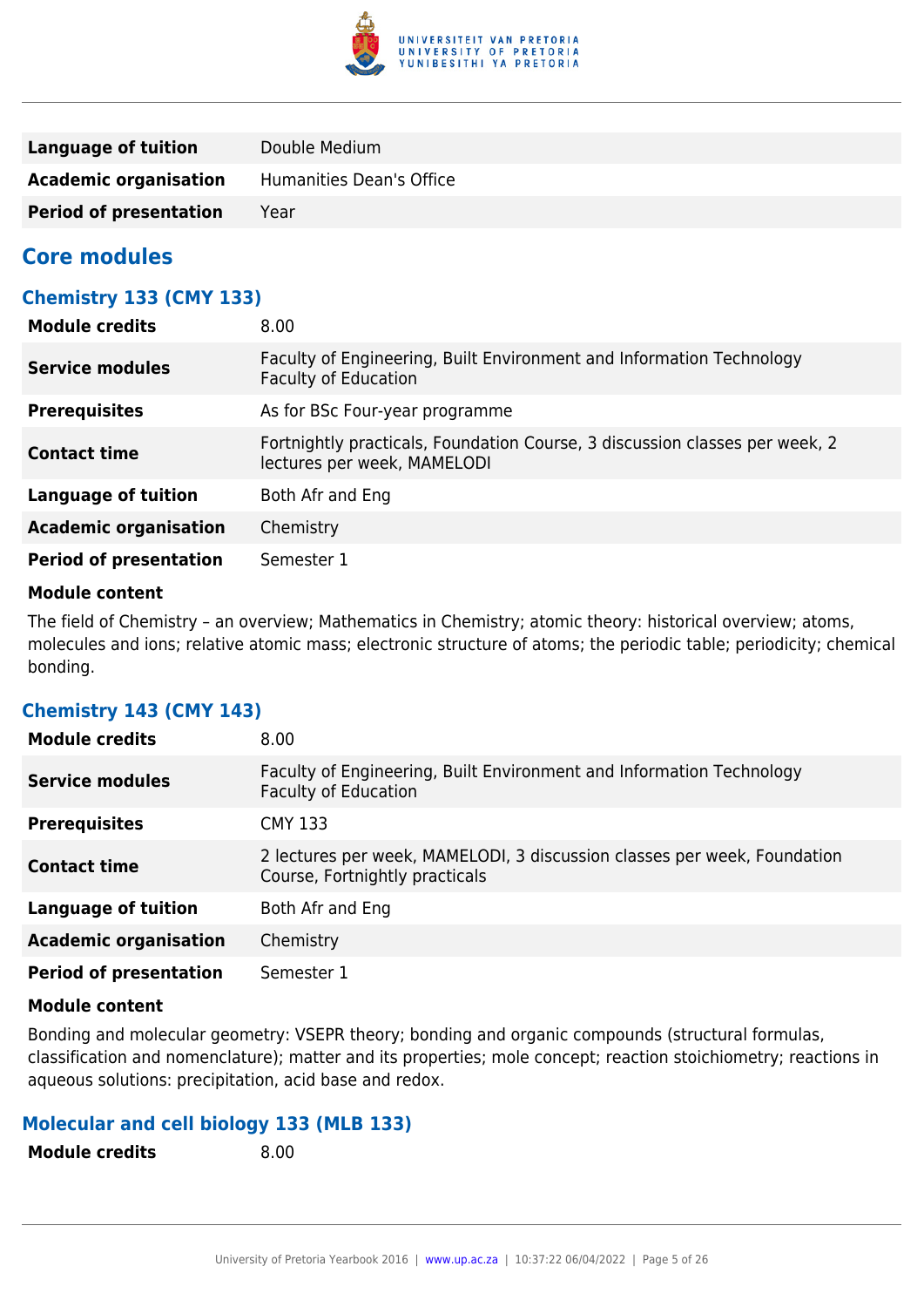

| <b>Service modules</b>        | Faculty of Engineering, Built Environment and Information Technology                                      |
|-------------------------------|-----------------------------------------------------------------------------------------------------------|
| <b>Prerequisites</b>          | As for BSc Four-year programme                                                                            |
| <b>Contact time</b>           | MAMELODI, 2 discussion classes per week, 2 practicals per week, 2 lectures per<br>week, Foundation Course |
| Language of tuition           | English                                                                                                   |
| <b>Academic organisation</b>  | <b>Plant and Soil Sciences</b>                                                                            |
| <b>Period of presentation</b> | Semester 1                                                                                                |

The scientific method, the meaning of life, principles of microscopy, introduction to taxonomy and systematics, introductory study of the structure, function and composition of akaryotes, HIV/ Aids, the immune system and other health issues, ecosystems and human interference.

## **Molecular and cell biology 143 (MLB 143)**

| <b>Module credits</b>         | 8.00                                                                                                      |
|-------------------------------|-----------------------------------------------------------------------------------------------------------|
| <b>Service modules</b>        | Faculty of Engineering, Built Environment and Information Technology                                      |
| <b>Prerequisites</b>          | <b>MLB 133</b>                                                                                            |
| <b>Contact time</b>           | 2 practicals per week, 2 lectures per week, MAMELODI, Foundation Course, 2<br>discussion classes per week |
| <b>Language of tuition</b>    | English                                                                                                   |
| <b>Academic organisation</b>  | <b>Plant and Soil Sciences</b>                                                                            |
| <b>Period of presentation</b> | Semester 2                                                                                                |

#### **Module content**

Chemistry of the cell, introduction to the structure, function and composition of prokaryotic and eukaryotic cells, energy and cellular metabolism, photosynthesis.

# **Physics 133 (PHY 133)**

| <b>Module credits</b>         | 8.00                                                                                                      |
|-------------------------------|-----------------------------------------------------------------------------------------------------------|
| <b>Service modules</b>        | Faculty of Engineering, Built Environment and Information Technology<br><b>Faculty of Education</b>       |
| <b>Prerequisites</b>          | As for BSc Four-year programme                                                                            |
| <b>Contact time</b>           | MAMELODI, 2 practicals per week, 2 lectures per week, Foundation Course, 2<br>discussion classes per week |
| <b>Language of tuition</b>    | English                                                                                                   |
| <b>Academic organisation</b>  | Physics                                                                                                   |
| <b>Period of presentation</b> | Semester 1                                                                                                |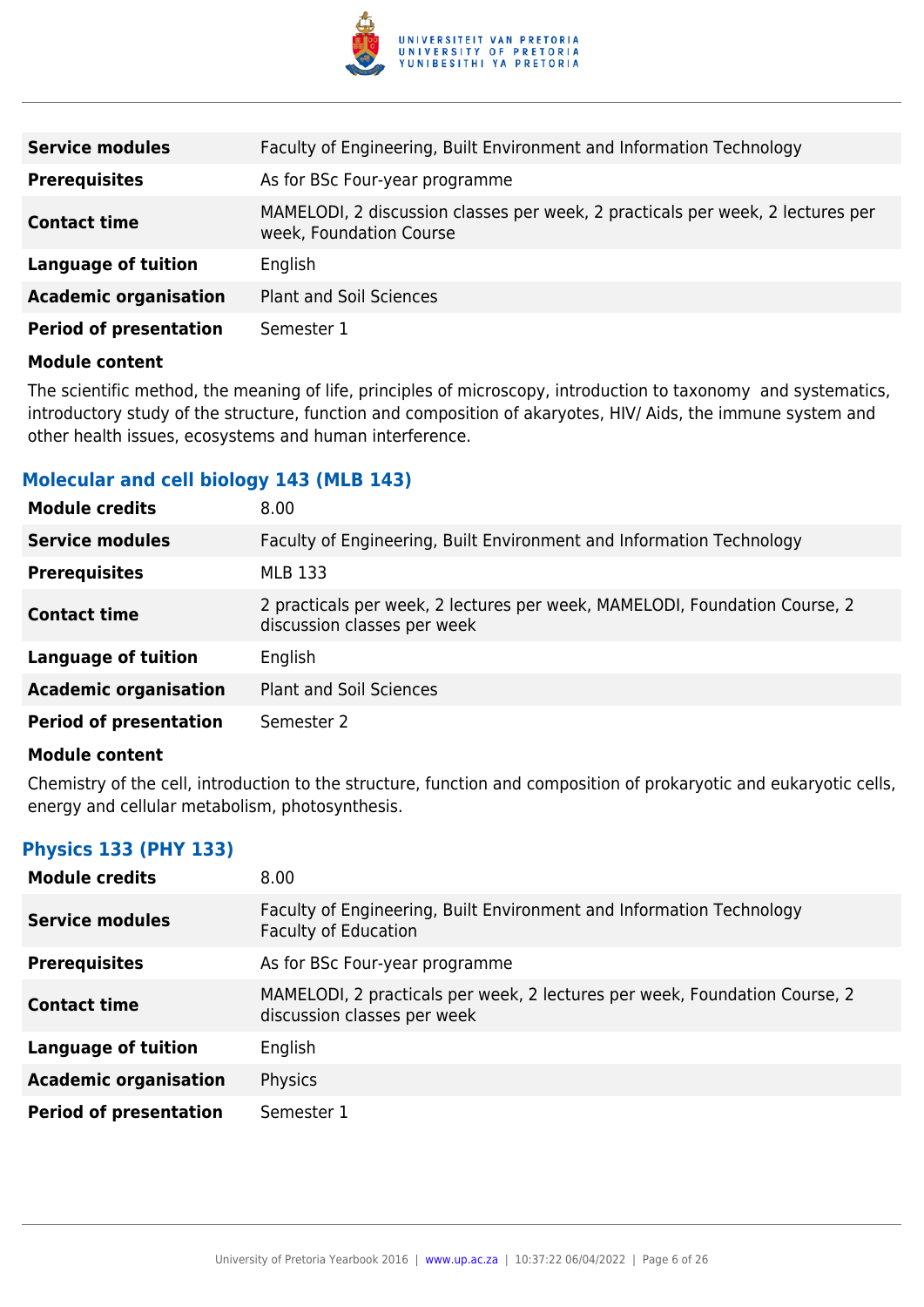

Heat: temperature and scales, the kinetic molecular model, work, energy and heat, calorimetry, specific heat, expansion, heat transfer. Measurements: SI-units, measuring error and uncertainty, (graphs), significant figures, mathematical modelling. Geometrical optics: reflection, refraction, dispersion, mirrors, thin lenses, instruments.

# **Precalculus 133 (WTW 133)**

| <b>Module credits</b>         | 8.00                                                                                                                                                                                           |
|-------------------------------|------------------------------------------------------------------------------------------------------------------------------------------------------------------------------------------------|
| <b>Service modules</b>        | Faculty of Engineering, Built Environment and Information Technology<br><b>Faculty of Education</b><br><b>Faculty of Economic and Management Sciences</b><br><b>Faculty of Health Sciences</b> |
| <b>Prerequisites</b>          | BSc and BCom students: At least 3 (40-49%) in Mathematics in the Grade 12<br>examination and must be taken concurrently with WTW133                                                            |
| <b>Contact time</b>           | 3 lectures per week, Foundation Course, MAMELODI, 1 practical per week                                                                                                                         |
| <b>Language of tuition</b>    | English                                                                                                                                                                                        |
| <b>Academic organisation</b>  | <b>Mathematics and Applied Maths</b>                                                                                                                                                           |
| <b>Period of presentation</b> | Semester 1                                                                                                                                                                                     |

#### **Module content**

Real numbers, elementary set notation, exponents and radicals. Algebraic expressions, fractional expressions, linear and quadratic equations, inequalities. Coordinate geometry: lines, circles. Functions: definition, notation, piecewise defined functions, domain and range, graphs, transformations of functions, symmetry, even and odd functions, combining functions, one-to-one functions and inverses, polynomial functions and zeros. Sequences, summation notation, arithmetic, geometric sequences, infinite geometric series, annuities and instalments. Degrees and radians, unit circle, trigonometric functions, fundamental identities, trigonometric graphs, trigonometric identities, double-angle, half-angle formulae, trigonometric equations, applications.

This module is only offered in English at the Mamelodi Campus for the BSc Extended programme. At the Hatfield and Groenkloof campuses it is offered in English and Afrikaans.

| CUICUIUS <del>ATT</del> (IIIII <del>ATT</del> ) |                                                                       |
|-------------------------------------------------|-----------------------------------------------------------------------|
| <b>Module credits</b>                           | 8.00 <sub>1</sub>                                                     |
| <b>Prerequisites</b>                            | <b>WTW 133</b>                                                        |
| <b>Contact time</b>                             | Foundation Course, MAMELODI, 1 tutorial per week, 3 lectures per week |
| <b>Language of tuition</b>                      | English                                                               |
| <b>Academic organisation</b>                    | <b>Mathematics and Applied Maths</b>                                  |
| <b>Period of presentation</b>                   | Semester 2                                                            |

# **Calculus 144 (WTW 144)**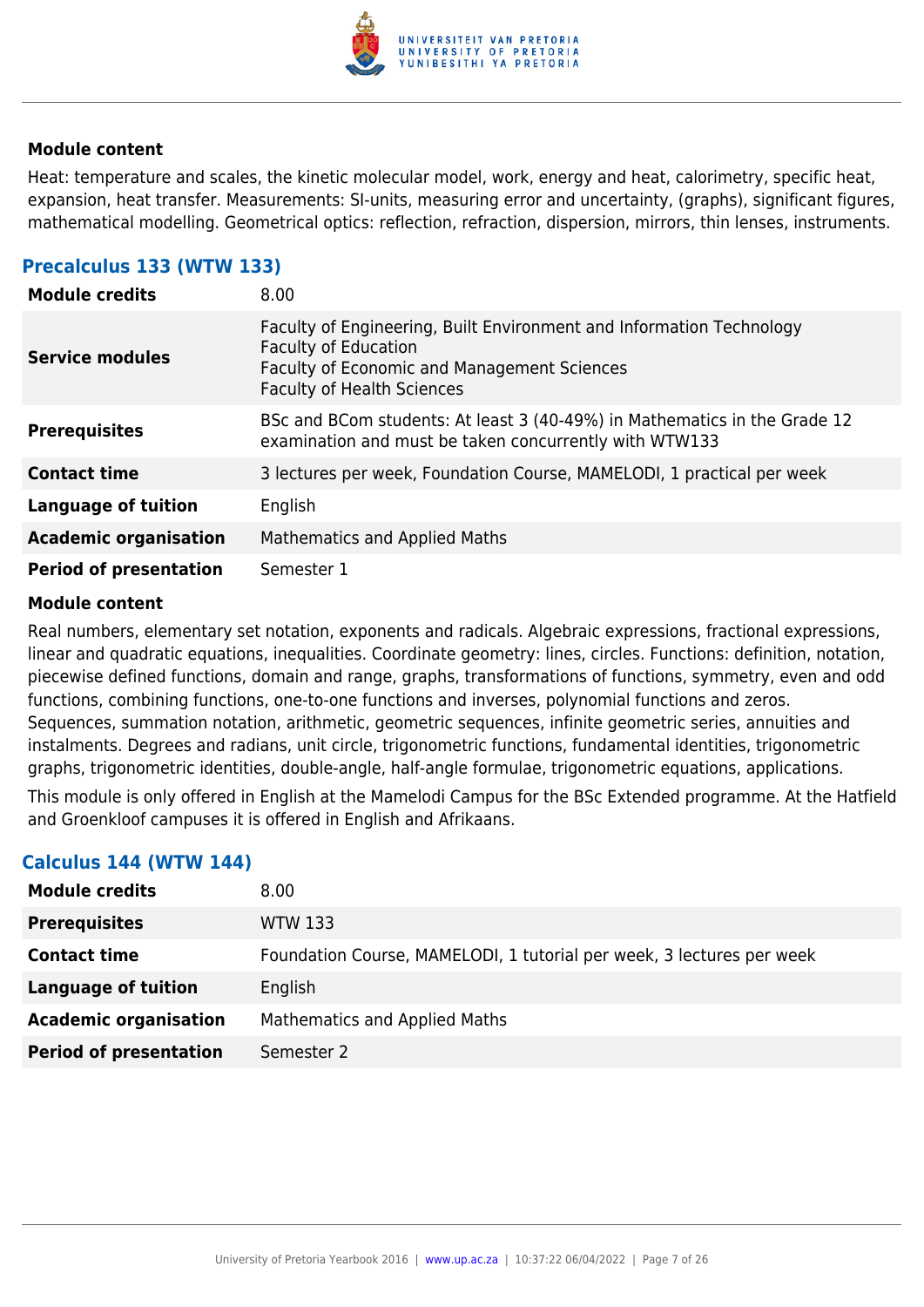

Functions: Rate of change, exponential functions, the natural logarithm, exponential growth and decay, proportionality, power functions, fitting formulas to data. Rates of change and the derivative: Instantaneous rate of change, the derivative function, interpretations of the derivative, the second derivative. Differentiation: Formulas and rules, applications, extremes of a function. All topics are studied in the context of applications.

# **Physics 144 (PHY 144)**

| <b>Module credits</b>         | 8.00                                                                   |
|-------------------------------|------------------------------------------------------------------------|
| <b>Service modules</b>        | <b>Faculty of Education</b>                                            |
| <b>Prerequisites</b>          | <b>PHY 133</b>                                                         |
| <b>Contact time</b>           | 1 practical per week, 4 lectures per week, MAMELODI, Foundation Course |
| <b>Language of tuition</b>    | English                                                                |
| <b>Academic organisation</b>  | Physics                                                                |
| <b>Period of presentation</b> | Semester 2                                                             |

#### **Module content**

The main topics covered in this module are Mechanics and Thermodynamics. Kinematics: Basic types of motion, one-dimensional motion, two- and three dimensional motion, linear momentum and its conservation, multiobject systems and the centre of mass.

Forces: Types of forces, Newton's Laws of Mechanics and applications, friction.

Energy: Work, heat, conservation of mechanical energy.

Thermodynamics: First law of thermodynamics, empirical gas laws, mechanical model of the ideal gas, energy of the ideal gas, basic thermodynamic processes.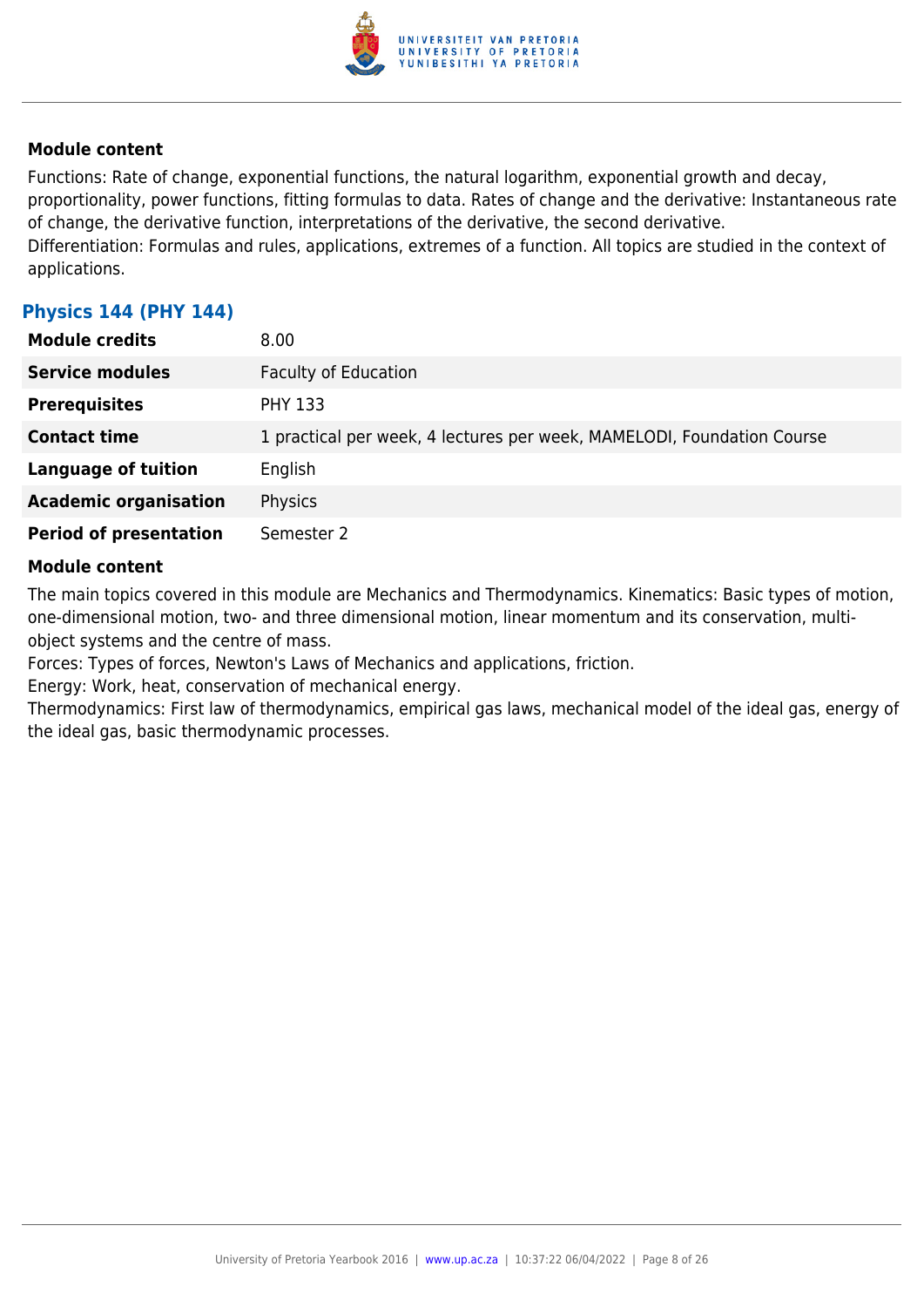

# Curriculum: Year 2

**Minimum credits: 32**

# **Core modules**

# **Chemistry 154 (CMY 154)**

| <b>Module credits</b>         | 8.00                                                                                                |
|-------------------------------|-----------------------------------------------------------------------------------------------------|
| <b>Service modules</b>        | Faculty of Engineering, Built Environment and Information Technology<br><b>Faculty of Education</b> |
| <b>Prerequisites</b>          | CMY 133 and CMY 143                                                                                 |
| <b>Contact time</b>           | 3 lectures per week, 2 tutorials per week, fortnightly practicals, Foundation<br>Course             |
| <b>Language of tuition</b>    | English                                                                                             |
| <b>Academic organisation</b>  | Chemistry                                                                                           |
| <b>Period of presentation</b> | Semester 1                                                                                          |

#### **Module content**

Principles of reactivity: energy and chemical reactions. Physical behaviour of gasses, liquids, solids and solutions and the role of intermolecular forces. Rate of reactions: Introduction to Chemical kinetics. Introduction to chemical equilibrium. Introduction to organic chemistry: hybridisation, isomers (structural, geometrical and conformational), additions reactions and reaction mechanisms.

# **Molecular and cell biology 153 (MLB 153)**

| <b>Module credits</b>         | 8.00                                                                 |
|-------------------------------|----------------------------------------------------------------------|
| <b>Service modules</b>        | Faculty of Engineering, Built Environment and Information Technology |
| <b>Prerequisites</b>          | <b>MLB 143</b>                                                       |
| <b>Contact time</b>           | Foundation Course, 2 lectures per week, 2 practicals per week        |
| <b>Language of tuition</b>    | English                                                              |
| <b>Academic organisation</b>  | <b>Genetics</b>                                                      |
| <b>Period of presentation</b> | Semester 1                                                           |

#### **Module content**

Cell growth and cell division, Mendelian and human genetics, principles of molecular genetics, principles of recombinant DNA technology and its application.

# **Physics 154 (PHY 154)**

| <b>Module credits</b>  | 8.00                                                         |
|------------------------|--------------------------------------------------------------|
| <b>Service modules</b> | <b>Faculty of Education</b>                                  |
| <b>Prerequisites</b>   | <b>PHY 143</b>                                               |
| <b>Contact time</b>    | 4 lectures per week, Foundation Course, 1 practical per week |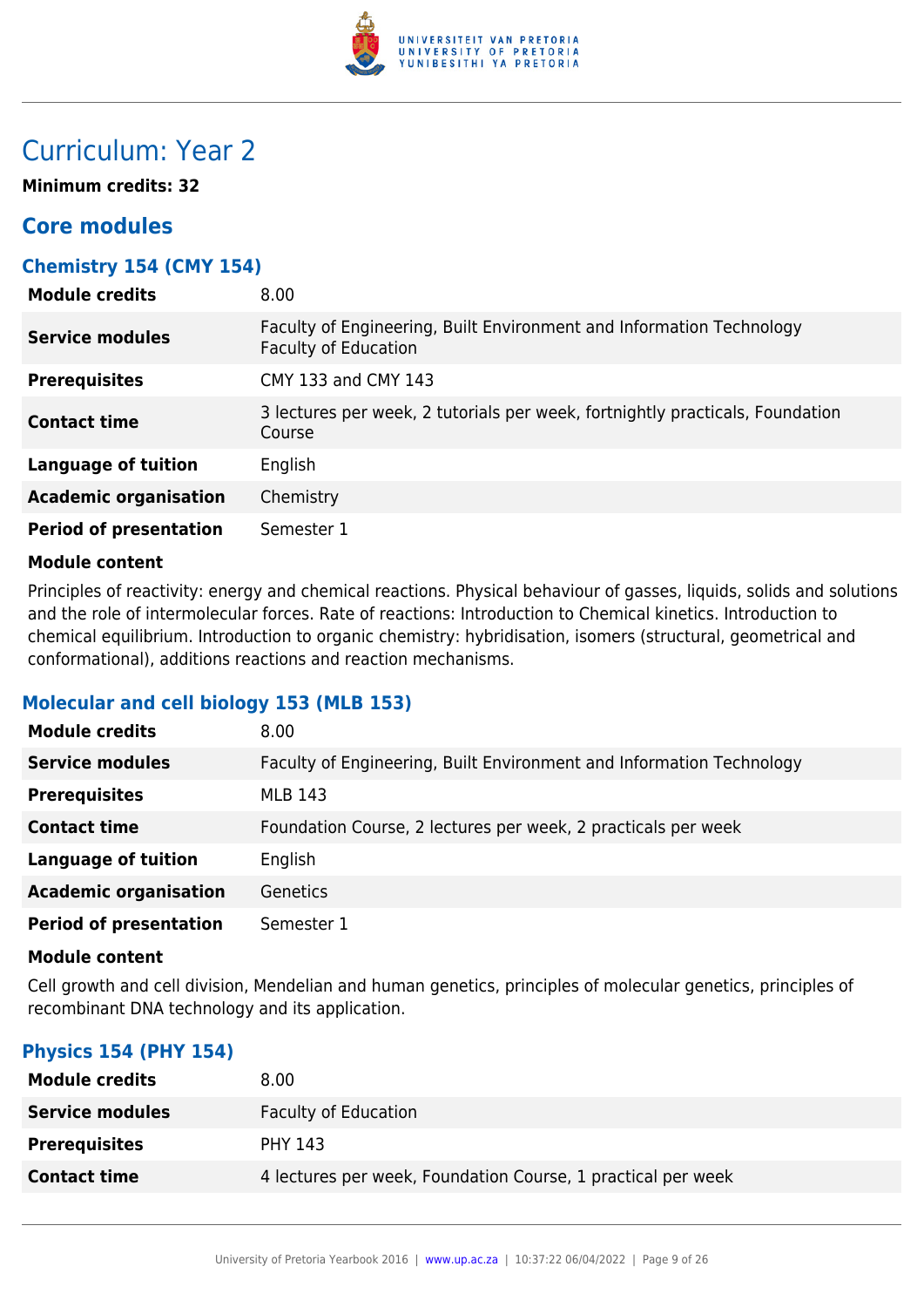

| <b>Language of tuition</b>    | English    |
|-------------------------------|------------|
| <b>Academic organisation</b>  | Physics    |
| <b>Period of presentation</b> | Semester 1 |

The main topic in this module is Electricity, Sound, Optics, and Modern Physics.

Static Electricity: Electric charge and force, electric field, the electric energy, electric potential, conservation of electrical energy.

Flow of charge: Capacitors, application of charge flow to nerves.

Sound: Vibrations, waves in unconfined and confined media, applications to human hearing.

Optics: Reflection, refraction, applications to optometry and ophthalmology.

Atomic physics: Atomic models, x-rays.

Nuclear physics: The stable atomic nucleus, radioactivity, nuclear spin and applications to medical diagnostics.

| <b>Module credits</b>         | 8.00                                                        |
|-------------------------------|-------------------------------------------------------------|
| <b>Service modules</b>        | <b>Faculty of Education</b>                                 |
| <b>Prerequisites</b>          | WTW 144                                                     |
| <b>Contact time</b>           | 3 lectures per week, 1 tutorial per week, Foundation Course |
| <b>Language of tuition</b>    | English                                                     |
| <b>Academic organisation</b>  | <b>Mathematics and Applied Maths</b>                        |
| <b>Period of presentation</b> | Semester 1                                                  |
|                               |                                                             |

# **Finite mathematics 154 (WTW 154)**

## **Module content**

Integration: Accumulated change, the definite integral, anti-derivatives, the definite integral as an area, interpretations of the definite integral.

Matrices and systems of linear equations: Matrix addition and scalar multiplication, matrix multiplication, systems of linear equations. All topics are studied in the context of applications.

# **Elective modules**

# **Principles of marketing management 110 (BEM 110)**

| <b>Module credits</b>         | 10.00                                                                                                                                                |
|-------------------------------|------------------------------------------------------------------------------------------------------------------------------------------------------|
| <b>Service modules</b>        | Faculty of Engineering, Built Environment and Information Technology<br><b>Faculty of Humanities</b><br>Faculty of Natural and Agricultural Sciences |
| <b>Prerequisites</b>          | No prerequisites.                                                                                                                                    |
| Language of tuition           | Both Afr and Eng                                                                                                                                     |
| <b>Academic organisation</b>  | <b>Marketing Management</b>                                                                                                                          |
| <b>Period of presentation</b> | Semester 1                                                                                                                                           |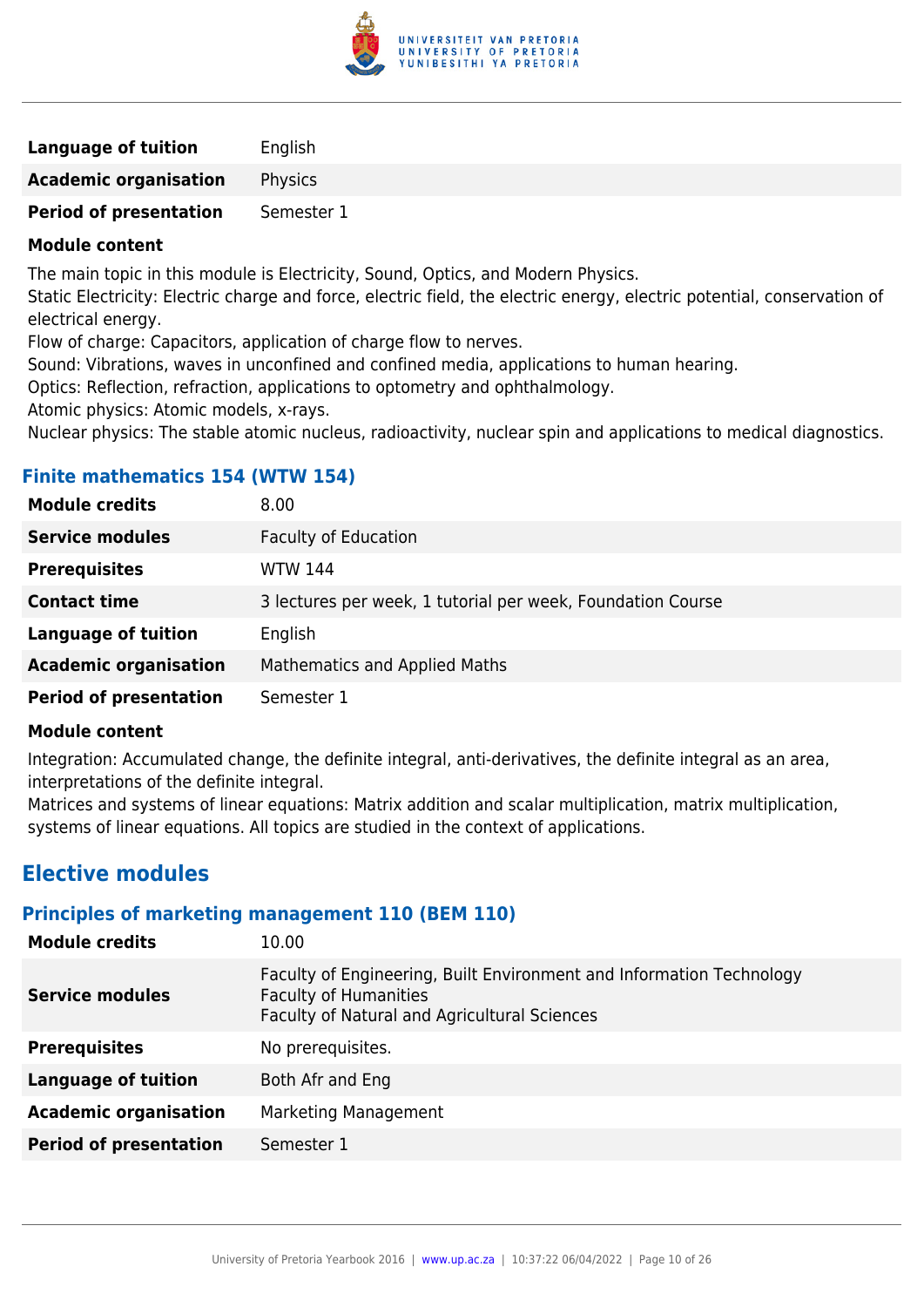

Principles of marketing management and marketing instruments, customer centricity, the process of marketing management, market segmentation, positioning and marketing information systems, environmental analysis, identification of target markets, value creation, positioning strategies, consumer behaviour, relationship marketing, relationship intention, application of product, price, marketing communication and distribution strategies.

# **Biometry 120 (BME 120)**

| <b>Module credits</b>         | 16.00                                                                                                                                                        |
|-------------------------------|--------------------------------------------------------------------------------------------------------------------------------------------------------------|
| <b>Service modules</b>        | Faculty of Engineering, Built Environment and Information Technology<br>Faculty of Natural and Agricultural Sciences<br><b>Faculty of Veterinary Science</b> |
| <b>Prerequisites</b>          | At least 4 (50-59%) in Mathematics in the Grade 12 examination, or at least 50%<br>in both Statistics 113, 123                                               |
| <b>Contact time</b>           | 1 practical per week, 4 lectures per week                                                                                                                    |
| Language of tuition           | Both Afr and Eng                                                                                                                                             |
| <b>Academic organisation</b>  | <b>Statistics</b>                                                                                                                                            |
| <b>Period of presentation</b> | Semester 2                                                                                                                                                   |

#### **Module content**

Simple statistical analysis: Data collection and analysis: Samples, tabulation, graphical representation, describing location, spread and skewness. Introductory probability and distribution theory. Sampling distributions and the central limit theorem. Statistical inference: Basic principles, estimation and testing in the one- and two-sample cases (parametric and non-parametric). Introduction to experimental design. One- and twoway designs, randomised blocks. Multiple statistical analysis: Bivariate data sets: Curve fitting (linear and non-linear), growth curves. Statistical inference in the simple regression case. Categorical analysis: Testing goodness of fit and contingency tables. Multiple regression and correlation: Fitting and testing of models. Residual analysis. Computer literacy: Use of computer packages in data analysis and report writing.

# **Plant biology 161 (BOT 161)**

| <b>Module credits</b>         | 8.00                                                                                                |
|-------------------------------|-----------------------------------------------------------------------------------------------------|
| Service modules               | Faculty of Engineering, Built Environment and Information Technology<br><b>Faculty of Education</b> |
| <b>Prerequisites</b>          | <b>MLB 111 GS</b>                                                                                   |
| <b>Contact time</b>           | fortnightly practicals, 2 lectures per week                                                         |
| <b>Language of tuition</b>    | Both Afr and Eng                                                                                    |
| <b>Academic organisation</b>  | <b>Plant and Soil Sciences</b>                                                                      |
| <b>Period of presentation</b> | Semester 2                                                                                          |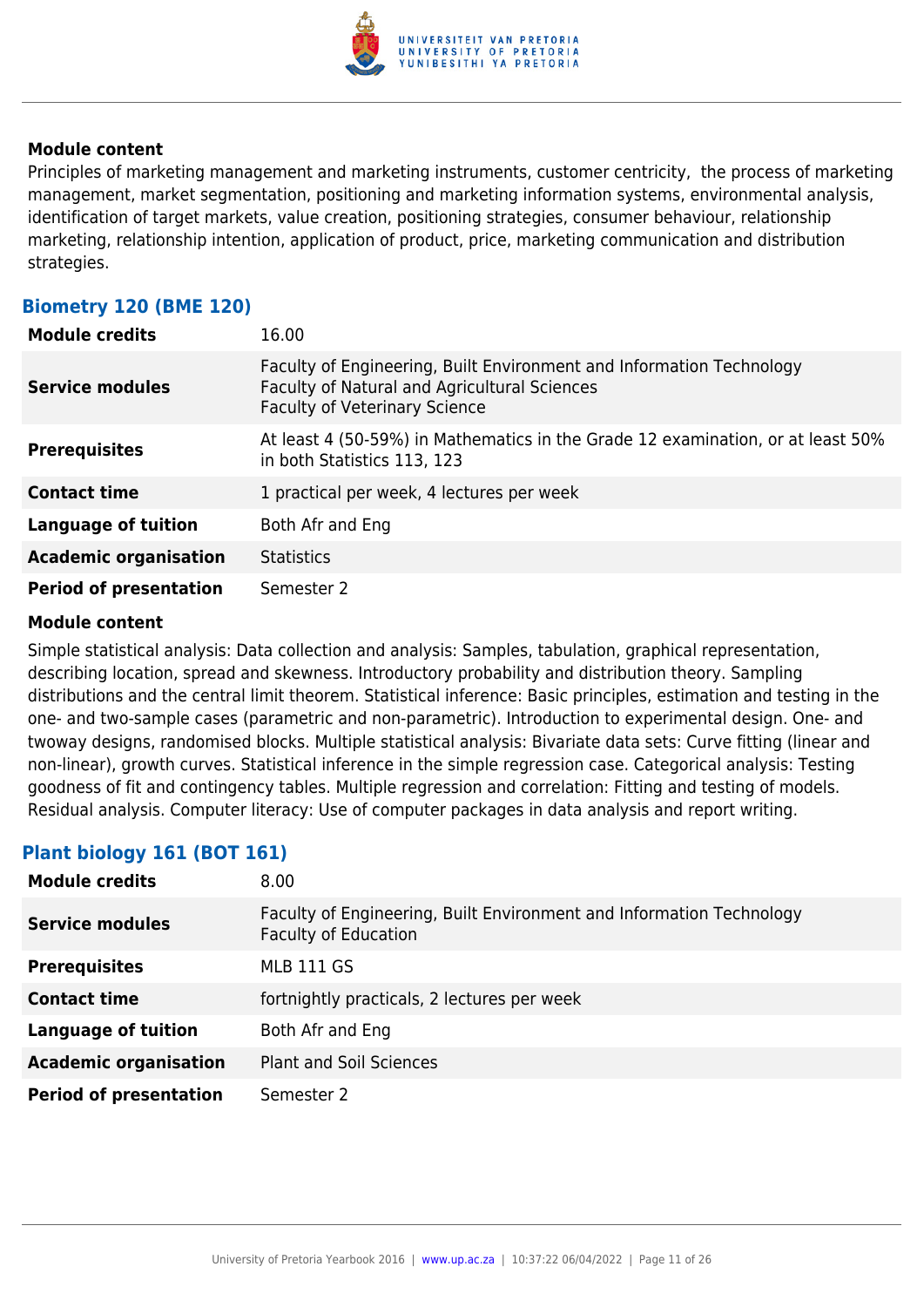

Basic plant structure and function; introductory plant taxonomy and plant systematics; principles of plant molecular biology and biotechnology; adaptation of plants to stress; medicinal compounds from plants; basic principles of plant ecology and their application in natural resource management.

# **General chemistry 127 (CMY 127)**

| <b>Module credits</b>         | 16.00                                                                                                                                                                            |
|-------------------------------|----------------------------------------------------------------------------------------------------------------------------------------------------------------------------------|
| <b>Service modules</b>        | Faculty of Engineering, Built Environment and Information Technology<br><b>Faculty of Education</b><br><b>Faculty of Health Sciences</b><br><b>Faculty of Veterinary Science</b> |
| <b>Prerequisites</b>          | Natural and Agricultural Sciences students: CMY 117 GS or CMY 154 GS Health<br>Sciences students: none                                                                           |
| <b>Contact time</b>           | 1 practical per week, 4 lectures per week                                                                                                                                        |
| <b>Language of tuition</b>    | Both Afr and Eng                                                                                                                                                                 |
| <b>Academic organisation</b>  | Chemistry                                                                                                                                                                        |
| <b>Period of presentation</b> | Semester 2                                                                                                                                                                       |

#### **Module content**

Theory: General physical-analytical chemistry: Physical behaviour of gases, liquids and solids, intermolecular forces, solutions. Principles of reactivity: energy and chemical reactions, entropy and free energy, electrochemistry. Organic chemistry: Structure (bonding), nomenclature, isomerism, introductory stereochemistry, introduction to chemical reactions and chemical properties of organic compounds and biological compounds, i.e. carbohydrates and amino acids. Practical: Molecular structure (model building), synthesis and properties of simple organic compounds.

# **Science and world views 155 (FIL 155)**

| <b>Module credits</b>         | 6.00                                                                              |
|-------------------------------|-----------------------------------------------------------------------------------|
| <b>Service modules</b>        | <b>Faculty of Health Sciences</b><br>Faculty of Natural and Agricultural Sciences |
| <b>Prerequisites</b>          | No prerequisites.                                                                 |
| <b>Contact time</b>           | 1 lecture per week                                                                |
| <b>Language of tuition</b>    | English                                                                           |
| <b>Academic organisation</b>  | Philosophy                                                                        |
| <b>Period of presentation</b> | Semester 1                                                                        |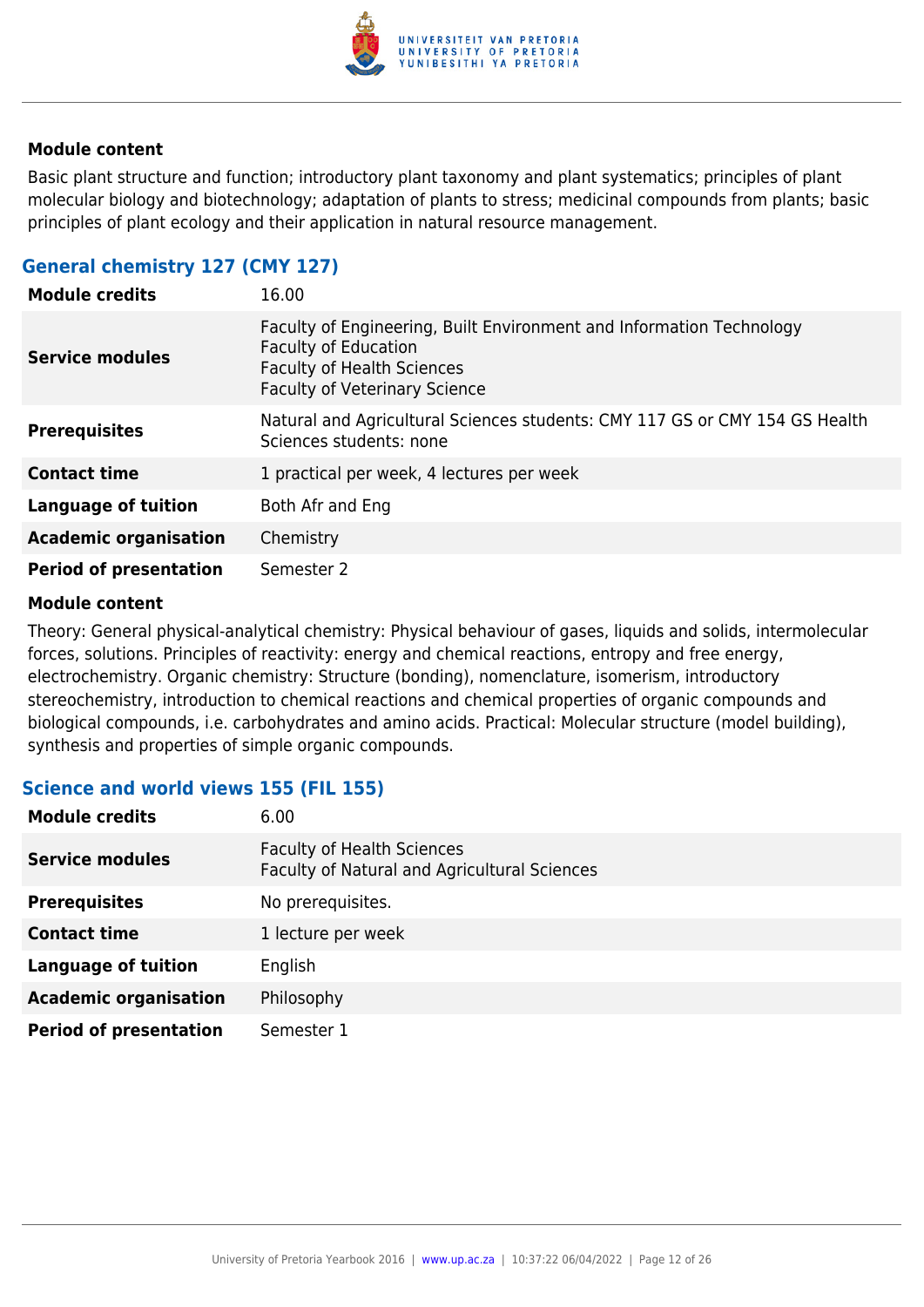

This is a broad introduction to the philosophy and history of science. Examples of themes and historical periods which are covered include: world views in ancient Greece; Socrates; Plato – the founder of Western thought; Aristotle – the foundation of a new tradition; Leonardo da Vinci; the foundation of modern science; the wonder years of the seventeenth century – the flourishing of the sciences and philosophy; the rising of mechanization; a drastic turn in man's vision – the rise of psychology; how the theory of relativity changed our view of the cosmos; quantum theory and its implications for the modern world view; the biological sciences and the secrets of life; the rise and role of psychology; the neuro-sciences; the place, role and benefit of philosophical thought in the sciences.

# **Financial accounting 111 (FRK 111)**

| <b>Module credits</b>         | 10.00                                                                                                                                                                 |
|-------------------------------|-----------------------------------------------------------------------------------------------------------------------------------------------------------------------|
| Service modules               | Faculty of Engineering, Built Environment and Information Technology<br><b>Faculty of Education</b><br>Faculty of Law<br>Faculty of Natural and Agricultural Sciences |
| <b>Prerequisites</b>          | No prerequisites.                                                                                                                                                     |
| <b>Contact time</b>           | 4 lectures per week                                                                                                                                                   |
| <b>Language of tuition</b>    | Both Afr and Eng                                                                                                                                                      |
| <b>Academic organisation</b>  | Accounting                                                                                                                                                            |
| <b>Period of presentation</b> | Semester 1                                                                                                                                                            |

#### **Module content**

The nature and function of accounting; the development of accounting; financial position; financial result; the recording process; processing of accounting data; treatment of VAT; elementary income statement and balance sheet; flow of documents; accounting systems; introduction to internal control and internal control measures; bank reconciliations; control accounts; adjustments; financial statements of a sole proprietorship; the accounting framework.

# **Financial accounting 121 (FRK 121)**

| <b>Module credits</b>         | 12.00                                                                                                                                                      |
|-------------------------------|------------------------------------------------------------------------------------------------------------------------------------------------------------|
| <b>Service modules</b>        | Faculty of Engineering, Built Environment and Information Technology<br><b>Faculty of Education</b><br><b>Faculty of Natural and Agricultural Sciences</b> |
| <b>Prerequisites</b>          | <b>FRK 111 GS</b>                                                                                                                                          |
| <b>Contact time</b>           | 4 lectures per week                                                                                                                                        |
| <b>Language of tuition</b>    | Both Afr and Eng                                                                                                                                           |
| <b>Academic organisation</b>  | Accounting                                                                                                                                                 |
| <b>Period of presentation</b> | Semester 2                                                                                                                                                 |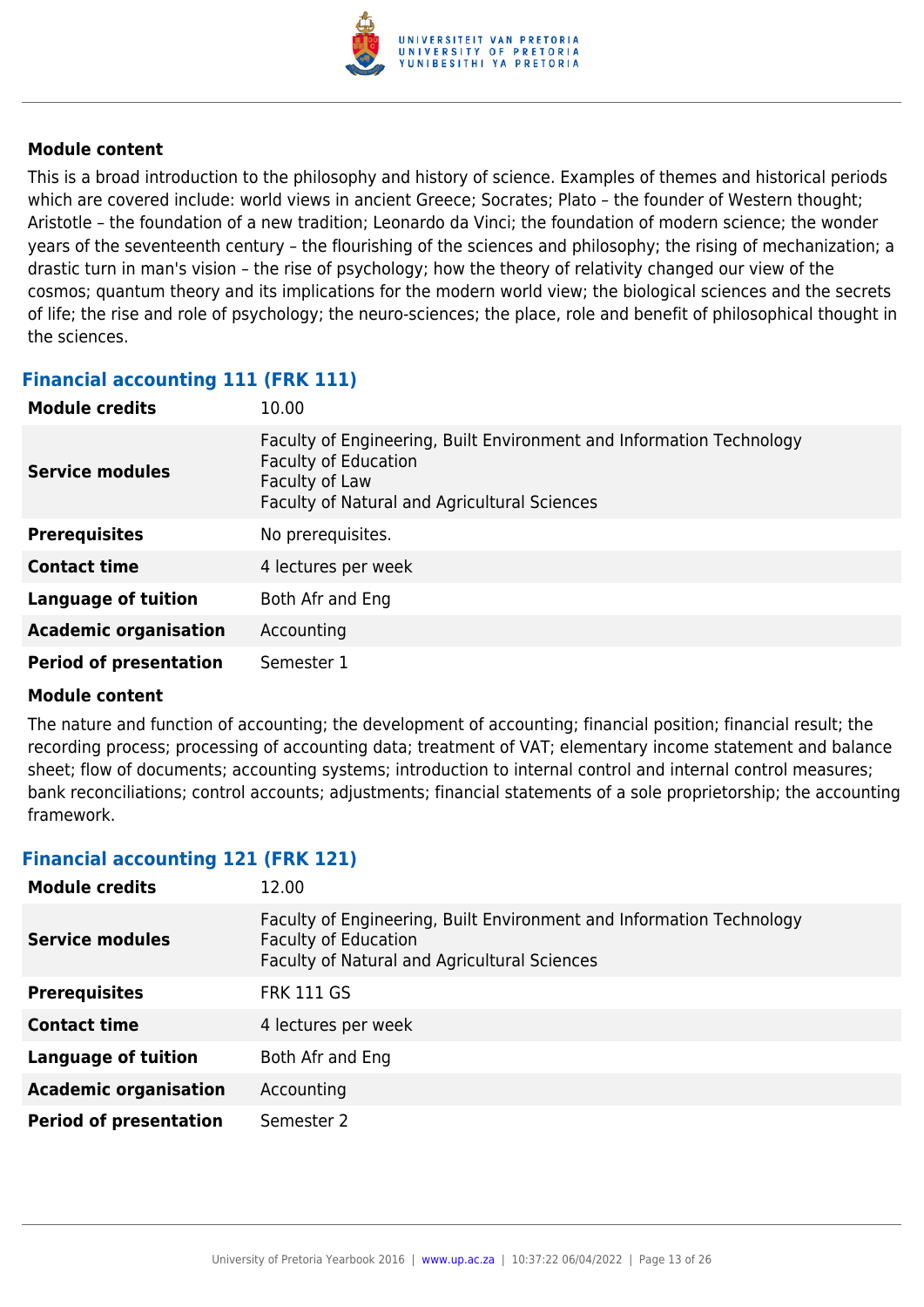

Property, plant and equipment; intangible assets; inventories; liabilities; presentation of financial statements; enterprises without profit motive; partnerships; companies; close corporations; cash flow statements; analysis and interpretation of financial statements.

# **Physiology 110 (FSG 110)**

| <b>Module credits</b>         | 6.00                                                                         |
|-------------------------------|------------------------------------------------------------------------------|
| <b>Service modules</b>        | <b>Faculty of Humanities</b><br>Faculty of Natural and Agricultural Sciences |
| <b>Prerequisites</b>          | No prerequisites.                                                            |
| <b>Contact time</b>           | 3 lectures per week                                                          |
| <b>Language of tuition</b>    | Both Afr and Eng                                                             |
| <b>Academic organisation</b>  | Physiology                                                                   |
| <b>Period of presentation</b> | Semester 1                                                                   |

#### **Module content**

Introduction (terminology and anatomical orientation); chemical principles; cytology and histology; neurophysiology and the senses; haematology and body fluids; cardiovascular system.

# **Physiology 120 (FSG 120)**

| <b>Module credits</b>         | 6.00                                                                         |
|-------------------------------|------------------------------------------------------------------------------|
| <b>Service modules</b>        | <b>Faculty of Humanities</b><br>Faculty of Natural and Agricultural Sciences |
| <b>Prerequisites</b>          | <b>FSG 110</b>                                                               |
| <b>Contact time</b>           | 3 lectures per week                                                          |
| <b>Language of tuition</b>    | Both Afr and Eng                                                             |
| <b>Academic organisation</b>  | Physiology                                                                   |
| <b>Period of presentation</b> | Semester 2                                                                   |

#### **Module content**

Respiratory system; nutrition; digestion and metabolism; kidneys and acid-base equilibrium; endocrinology; reproduction physiology and reproduction; skin and body temperatures.

## **Introductory genetics 161 (GTS 161)**

| <b>Module credits</b>  | 8.00                                                                                                                                        |
|------------------------|---------------------------------------------------------------------------------------------------------------------------------------------|
| <b>Service modules</b> | Faculty of Engineering, Built Environment and Information Technology<br><b>Faculty of Education</b><br><b>Faculty of Veterinary Science</b> |
| <b>Prerequisites</b>   | MLB 111 GS                                                                                                                                  |
| <b>Contact time</b>    | fortnightly practicals, 2 lectures per week                                                                                                 |
|                        |                                                                                                                                             |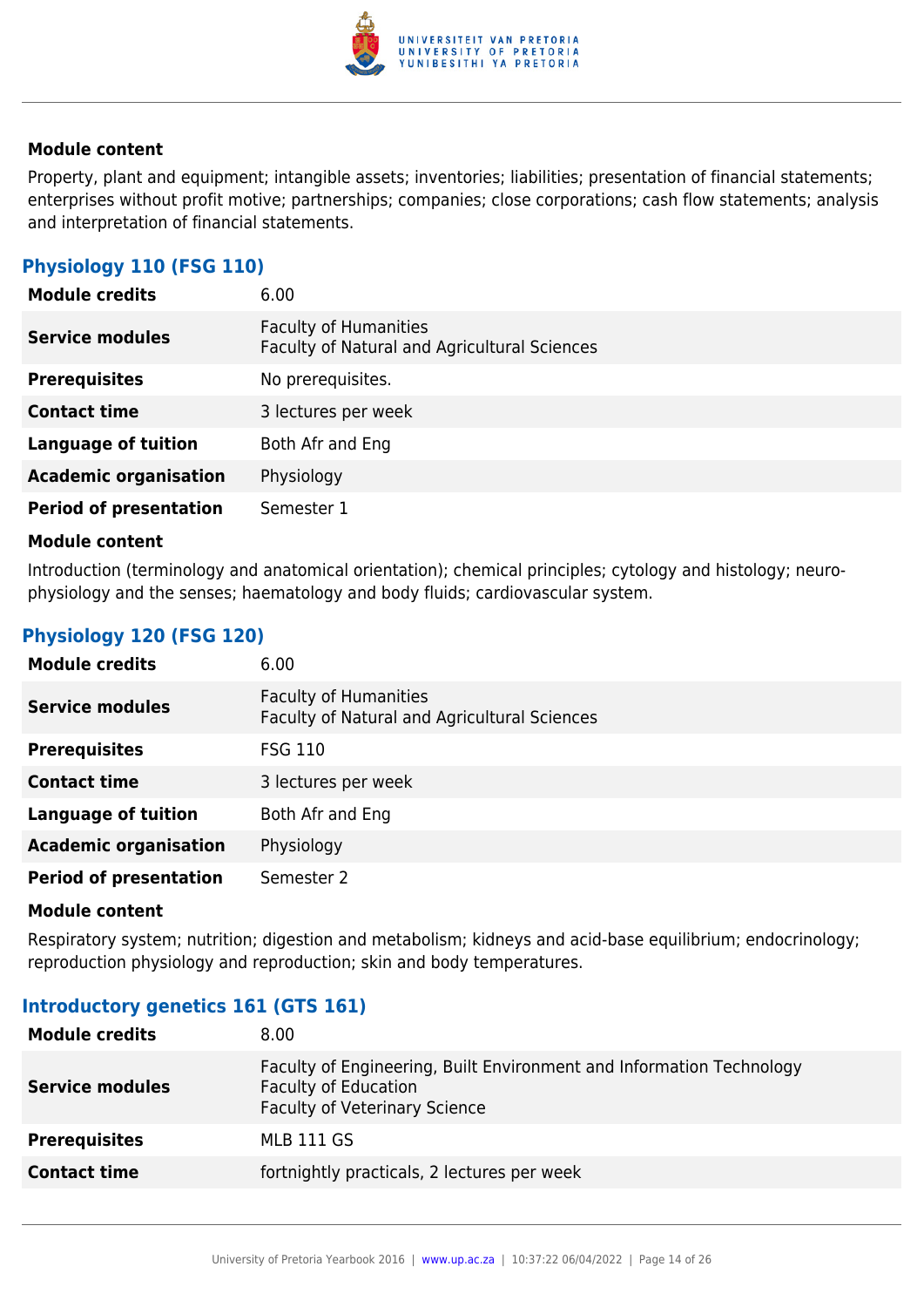

| Language of tuition           | Both Afr and Eng |
|-------------------------------|------------------|
| <b>Academic organisation</b>  | Genetics         |
| <b>Period of presentation</b> | Semester 2       |

Chromosomes and cell division. Principles of Mendelian inheritance: locus and alleles, dominance interactions and epistasis. Probability studies. Sex determination and sex linked traits. Pedigree analysis. Extranuclear inheritance. Genetic linkage and chromosome mapping. Chromosome variation.

# **Introduction to microbiology 161 (MBY 161)**

| <b>Module credits</b>         | 8.00                                                                 |
|-------------------------------|----------------------------------------------------------------------|
| <b>Service modules</b>        | Faculty of Engineering, Built Environment and Information Technology |
| <b>Prerequisites</b>          | <b>MLB 111 GS</b>                                                    |
| <b>Contact time</b>           | 2 lectures per week, 1 practical per week                            |
| <b>Language of tuition</b>    | Both Afr and Eng                                                     |
| <b>Academic organisation</b>  | Microbiology and Plant Path                                          |
| <b>Period of presentation</b> | Semester 2                                                           |

#### **Module content**

The module will introduce the student to the field of Microbiology. Basic Microbiological aspects that will be covered include introduction into the diversity of the microbial world (bacteria, archaea, eukaryotic microorganisms and viruses), basic principles of cell structure and function, microbial nutrition and microbial growth and growth control. Applications in Microbiology will be illustrated by specific examples i.e. bioremediation, animal-microbial symbiosis, plant-microbial symbiosis and the use of microorganisms in industrial microbiology. Wastewater treatment, microbial diseases and food will be introduced using specific examples.

## **General physics 141 (PHY 141)**

| <b>Module credits</b>         | 16.00                                                                              |
|-------------------------------|------------------------------------------------------------------------------------|
| <b>Service modules</b>        | <b>Faculty of Health Sciences</b>                                                  |
| <b>Prerequisites</b>          | PHY 131 GS as well as 50% minimum for the practical component of PHY 131 or<br>TDH |
| <b>Contact time</b>           | 1 lecture per week, 2 tutorials per week                                           |
| <b>Language of tuition</b>    | English                                                                            |
| <b>Academic organisation</b>  | Physics                                                                            |
| <b>Period of presentation</b> | Semester 2                                                                         |

#### **Module content**

\*This is an anti-semester presentation of the module PHY 131 General Physics 131. Refer to PHY 131 for the content description. Students will not be credited for both PHY 131 and PHY 141 for degree purposes.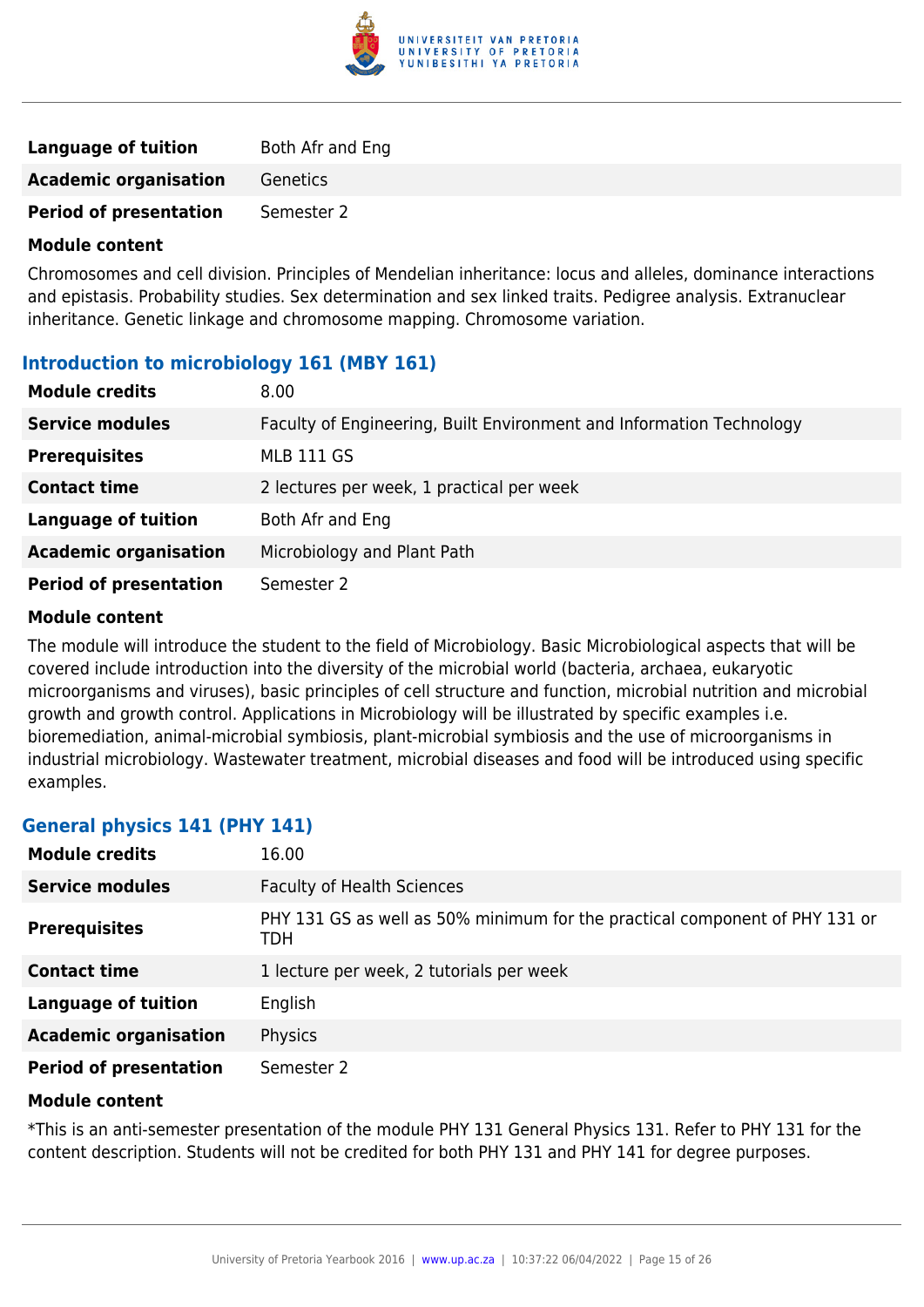

# **Psychology 110 (SLK 110)**

| <b>Module credits</b>         | 12.00                                                                                                                                                                                           |
|-------------------------------|-------------------------------------------------------------------------------------------------------------------------------------------------------------------------------------------------|
| <b>Service modules</b>        | Faculty of Engineering, Built Environment and Information Technology<br><b>Faculty of Education</b><br><b>Faculty of Health Sciences</b><br><b>Faculty of Natural and Agricultural Sciences</b> |
| <b>Prerequisites</b>          | No prerequisites.                                                                                                                                                                               |
| <b>Contact time</b>           | 2 discussion classes per week, 2 lectures per week                                                                                                                                              |
| <b>Language of tuition</b>    | Both Afr and Eng                                                                                                                                                                                |
| <b>Academic organisation</b>  | Psychology                                                                                                                                                                                      |
| <b>Period of presentation</b> | Semester 1                                                                                                                                                                                      |

#### **Module content**

This module is a general orientation to Psychology. An introduction is given to various theoretical approaches in Psychology, and the development of Psychology as a science is discussed. Selected themes from everyday life are explored and integrated with psychological principles. This module focuses on major personality theories. An introduction is given to various paradigmatic approaches in Psychology.

# **Psychology 120 (SLK 120)**

| <b>Module credits</b>         | 12.00                                                                                                                                                                                    |
|-------------------------------|------------------------------------------------------------------------------------------------------------------------------------------------------------------------------------------|
| <b>Service modules</b>        | Faculty of Engineering, Built Environment and Information Technology<br><b>Faculty of Education</b><br><b>Faculty of Health Sciences</b><br>Faculty of Natural and Agricultural Sciences |
| <b>Prerequisites</b>          | No prerequisites.                                                                                                                                                                        |
| <b>Contact time</b>           | 2 lectures per week, 2 discussion classes per week                                                                                                                                       |
| <b>Language of tuition</b>    | Both Afr and Eng                                                                                                                                                                         |
| <b>Academic organisation</b>  | Psychology                                                                                                                                                                               |
| <b>Period of presentation</b> | Semester 2                                                                                                                                                                               |

#### **Module content**

This module introduces the student to a basic knowledge and understanding of the biological basis of human behaviour. The module addresses the key concepts and terminology related to the biological subsystem, the rules and principles guiding biological psychology, and identification of the interrelatedness of different biological systems and subsystems. In this module various cognitive processes are studied, including perception, memory, thinking, intelligence and creativity. Illustrations are given of various thinking processes, such as problem solving, critical, analytic and integrative thinking.

# **Animal diversity 161 (ZEN 161)**

**Module credits** 8.00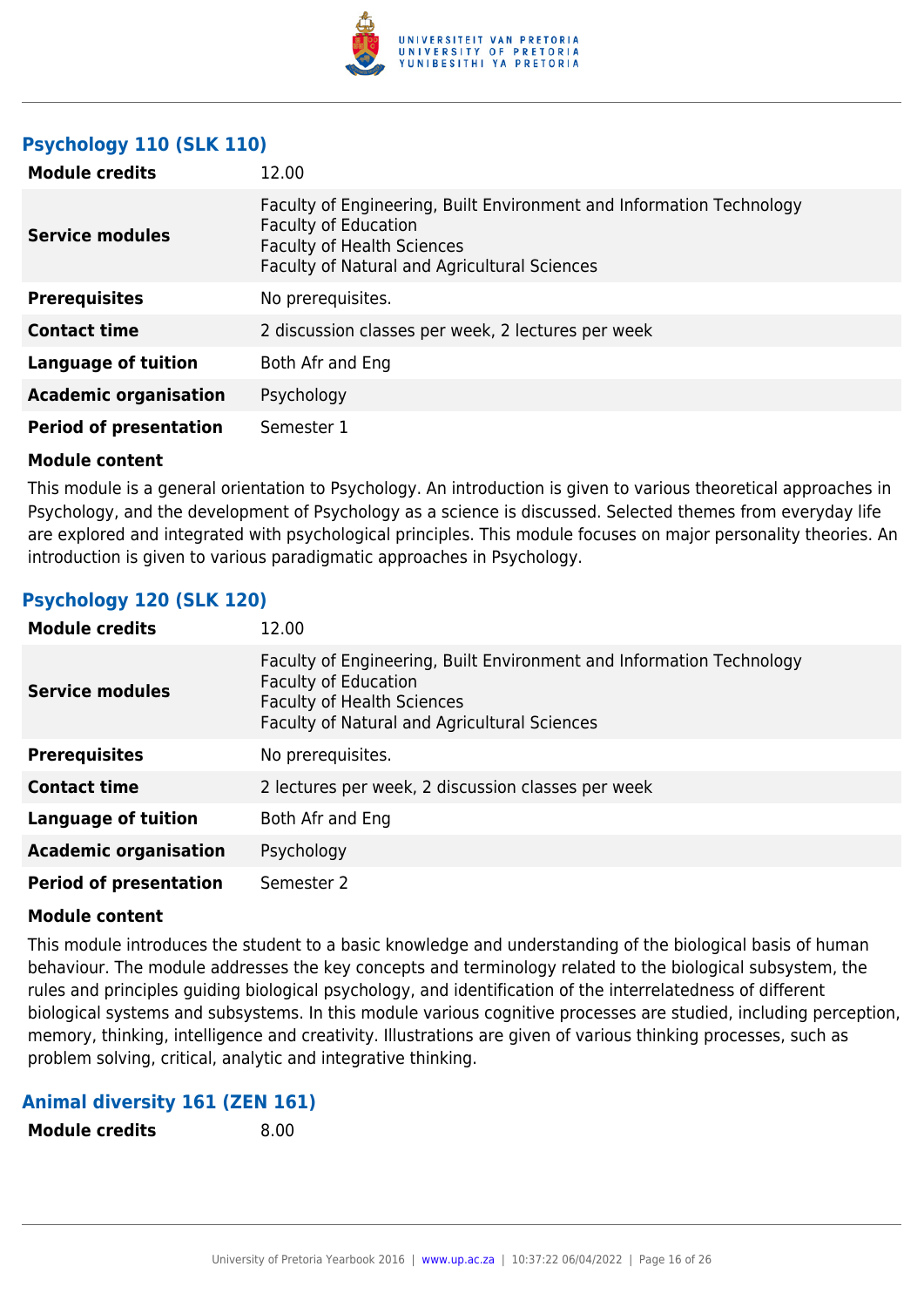

| <b>Service modules</b>        | <b>Faculty of Education</b><br><b>Faculty of Veterinary Science</b> |
|-------------------------------|---------------------------------------------------------------------|
| <b>Prerequisites</b>          | MLB 111 GS or TDH                                                   |
| <b>Contact time</b>           | 2 lectures per week, fortnightly practicals                         |
| <b>Language of tuition</b>    | Both Afr and Eng                                                    |
| <b>Academic organisation</b>  | Zoology and Entomology                                              |
| <b>Period of presentation</b> | Semester 2                                                          |

Animal classification, phylogeny, organization and terminology. Evolution of the various animal phyla, morphological characteristics and life cycles of parasitic and non-parasitic animals. Structure and function of reproductive, respiratory, excretory, circulatory and digestive systems.

# **Basic food preparation 121 (VDS 121)**

| <b>Module credits</b>         | 6.00                                     |
|-------------------------------|------------------------------------------|
| <b>Service modules</b>        | <b>Faculty of Health Sciences</b>        |
| <b>Prerequisites</b>          | VDS 111                                  |
| <b>Contact time</b>           | 1 practical per week, 1 lecture per week |
| <b>Language of tuition</b>    | Double Medium                            |
| <b>Academic organisation</b>  | <b>Consumer Science</b>                  |
| <b>Period of presentation</b> | Semester 2                               |

#### **Module content**

Module 1: Principles and practices of food preparation and cooking techniques. Mise en place, weighing and measurement techniques, equipment and terminology as applied in food preparation. Basic food quality control. Module 2: Food preparation basics of the following: starches and cereals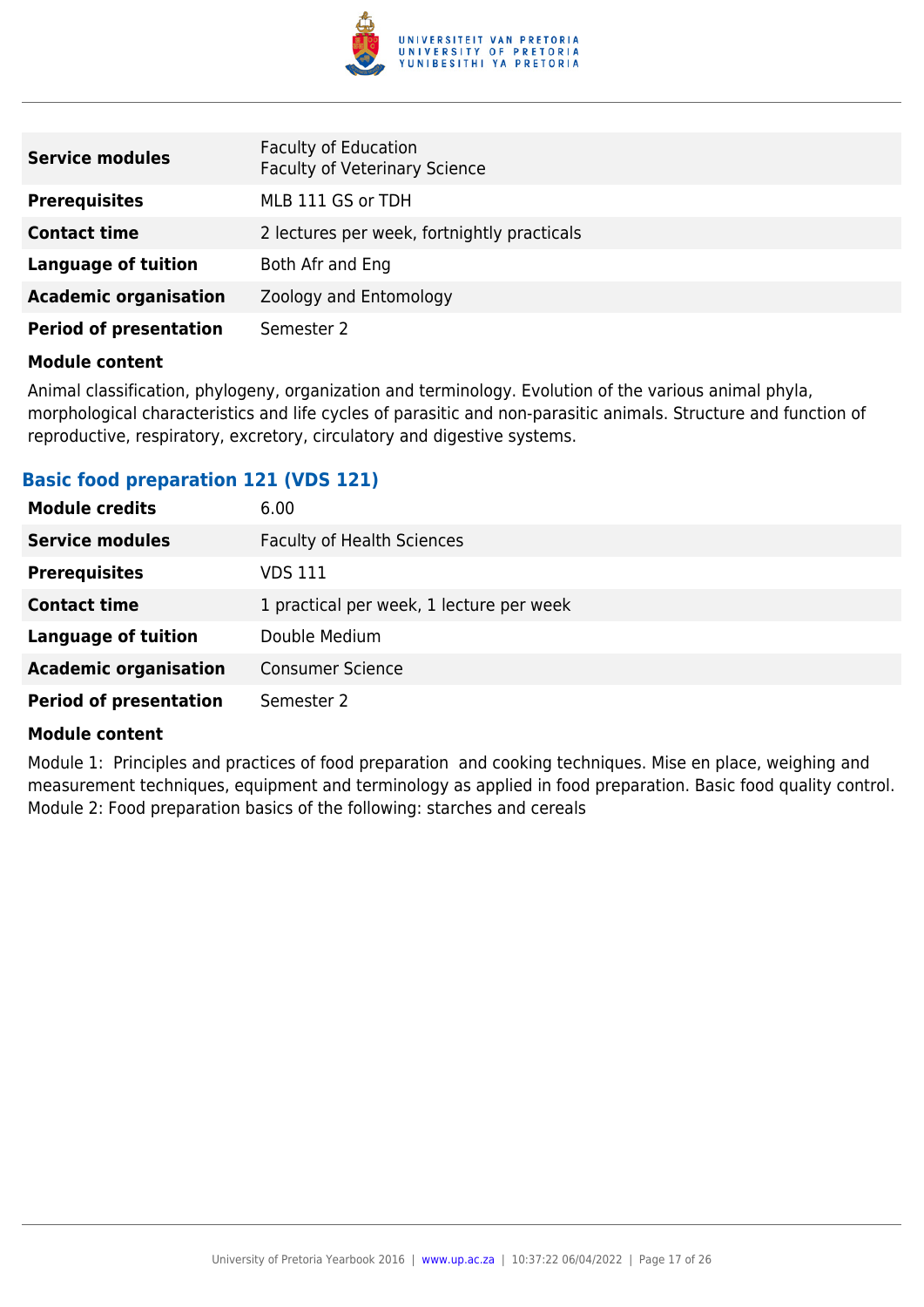

# Curriculum: Final year

**Minimum credits: 32**

# **Core modules**

# **Chemistry 154 (CMY 154)**

| <b>Module credits</b>         | 8.00                                                                                                |
|-------------------------------|-----------------------------------------------------------------------------------------------------|
| <b>Service modules</b>        | Faculty of Engineering, Built Environment and Information Technology<br><b>Faculty of Education</b> |
| <b>Prerequisites</b>          | CMY 133 and CMY 143                                                                                 |
| <b>Contact time</b>           | 3 lectures per week, 2 tutorials per week, fortnightly practicals, Foundation<br>Course             |
| <b>Language of tuition</b>    | English                                                                                             |
| <b>Academic organisation</b>  | Chemistry                                                                                           |
| <b>Period of presentation</b> | Semester 1                                                                                          |

## **Module content**

Principles of reactivity: energy and chemical reactions. Physical behaviour of gasses, liquids, solids and solutions and the role of intermolecular forces. Rate of reactions: Introduction to Chemical kinetics. Introduction to chemical equilibrium. Introduction to organic chemistry: hybridisation, isomers (structural, geometrical and conformational), additions reactions and reaction mechanisms.

# **Molecular and cell biology 153 (MLB 153)**

| <b>Module credits</b>         | 8.00                                                                 |
|-------------------------------|----------------------------------------------------------------------|
| <b>Service modules</b>        | Faculty of Engineering, Built Environment and Information Technology |
| <b>Prerequisites</b>          | <b>MLB 143</b>                                                       |
| <b>Contact time</b>           | Foundation Course, 2 lectures per week, 2 practicals per week        |
| <b>Language of tuition</b>    | English                                                              |
| <b>Academic organisation</b>  | <b>Genetics</b>                                                      |
| <b>Period of presentation</b> | Semester 1                                                           |

#### **Module content**

Cell growth and cell division, Mendelian and human genetics, principles of molecular genetics, principles of recombinant DNA technology and its application.

# **Physics 154 (PHY 154)**

| <b>Module credits</b>  | 8.00                                                         |
|------------------------|--------------------------------------------------------------|
| <b>Service modules</b> | <b>Faculty of Education</b>                                  |
| <b>Prerequisites</b>   | <b>PHY 143</b>                                               |
| <b>Contact time</b>    | 4 lectures per week, Foundation Course, 1 practical per week |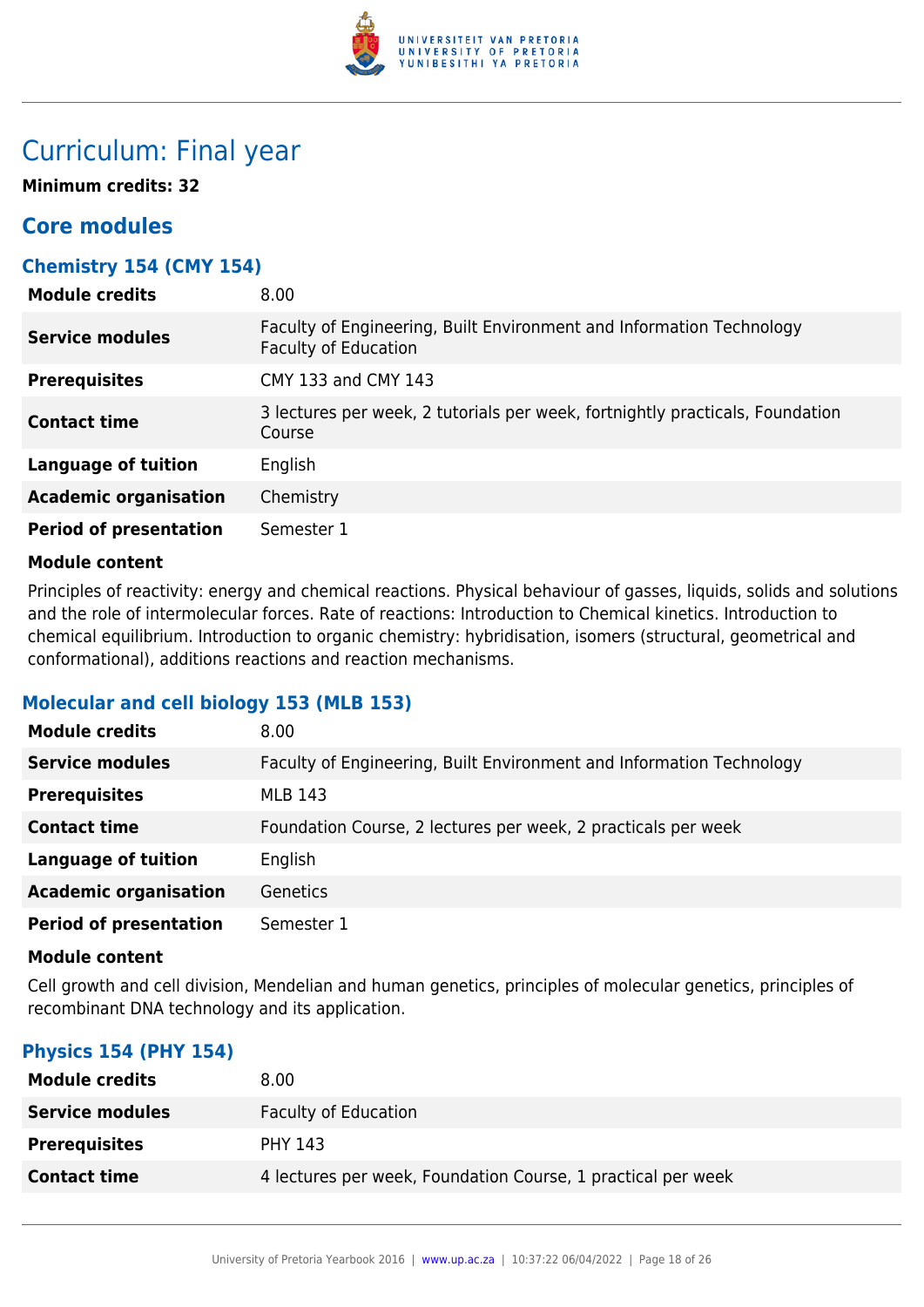

| <b>Language of tuition</b>    | English    |
|-------------------------------|------------|
| <b>Academic organisation</b>  | Physics    |
| <b>Period of presentation</b> | Semester 1 |

The main topic in this module is Electricity, Sound, Optics, and Modern Physics.

Static Electricity: Electric charge and force, electric field, the electric energy, electric potential, conservation of electrical energy.

Flow of charge: Capacitors, application of charge flow to nerves.

Sound: Vibrations, waves in unconfined and confined media, applications to human hearing.

Optics: Reflection, refraction, applications to optometry and ophthalmology.

Atomic physics: Atomic models, x-rays.

Nuclear physics: The stable atomic nucleus, radioactivity, nuclear spin and applications to medical diagnostics.

| <b>Module credits</b>         | 8.00                                                        |
|-------------------------------|-------------------------------------------------------------|
| <b>Service modules</b>        | <b>Faculty of Education</b>                                 |
| <b>Prerequisites</b>          | <b>WTW 144</b>                                              |
| <b>Contact time</b>           | 3 lectures per week, 1 tutorial per week, Foundation Course |
| <b>Language of tuition</b>    | English                                                     |
| <b>Academic organisation</b>  | <b>Mathematics and Applied Maths</b>                        |
| <b>Period of presentation</b> | Semester 1                                                  |
|                               |                                                             |

# **Finite mathematics 154 (WTW 154)**

## **Module content**

Integration: Accumulated change, the definite integral, anti-derivatives, the definite integral as an area, interpretations of the definite integral.

Matrices and systems of linear equations: Matrix addition and scalar multiplication, matrix multiplication, systems of linear equations. All topics are studied in the context of applications.

# **Elective modules**

# **Principles of marketing management 110 (BEM 110)**

| <b>Module credits</b>         | 10.00                                                                                                                                                |
|-------------------------------|------------------------------------------------------------------------------------------------------------------------------------------------------|
| <b>Service modules</b>        | Faculty of Engineering, Built Environment and Information Technology<br><b>Faculty of Humanities</b><br>Faculty of Natural and Agricultural Sciences |
| <b>Prerequisites</b>          | No prerequisites.                                                                                                                                    |
| <b>Language of tuition</b>    | Both Afr and Eng                                                                                                                                     |
| <b>Academic organisation</b>  | Marketing Management                                                                                                                                 |
| <b>Period of presentation</b> | Semester 1                                                                                                                                           |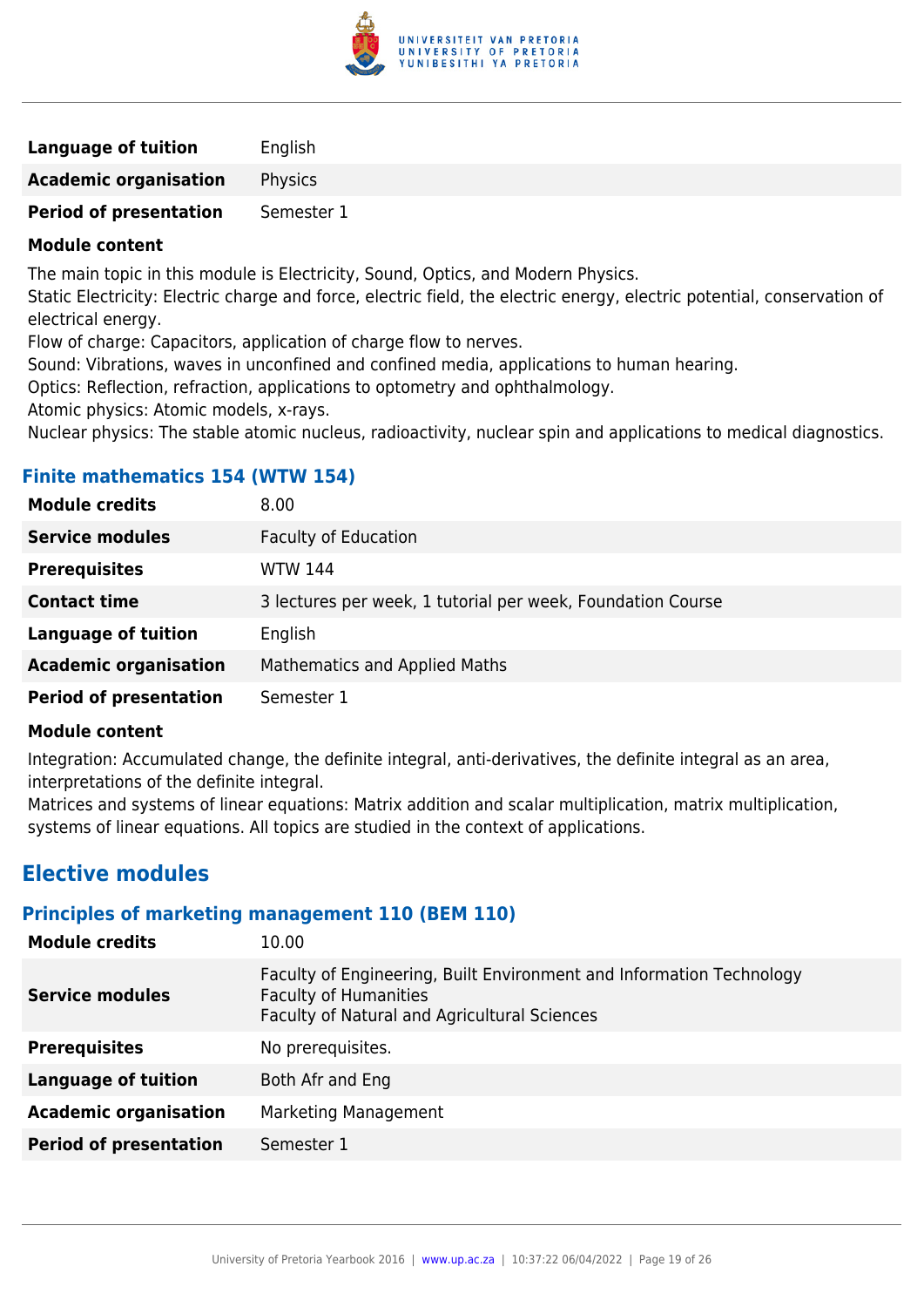

Principles of marketing management and marketing instruments, customer centricity, the process of marketing management, market segmentation, positioning and marketing information systems, environmental analysis, identification of target markets, value creation, positioning strategies, consumer behaviour, relationship marketing, relationship intention, application of product, price, marketing communication and distribution strategies.

# **Biometry 120 (BME 120)**

| <b>Module credits</b>         | 16.00                                                                                                                                                        |
|-------------------------------|--------------------------------------------------------------------------------------------------------------------------------------------------------------|
| <b>Service modules</b>        | Faculty of Engineering, Built Environment and Information Technology<br>Faculty of Natural and Agricultural Sciences<br><b>Faculty of Veterinary Science</b> |
| <b>Prerequisites</b>          | At least 4 (50-59%) in Mathematics in the Grade 12 examination, or at least 50%<br>in both Statistics 113, 123                                               |
| <b>Contact time</b>           | 1 practical per week, 4 lectures per week                                                                                                                    |
| <b>Language of tuition</b>    | Both Afr and Eng                                                                                                                                             |
| <b>Academic organisation</b>  | <b>Statistics</b>                                                                                                                                            |
| <b>Period of presentation</b> | Semester 2                                                                                                                                                   |

#### **Module content**

Simple statistical analysis: Data collection and analysis: Samples, tabulation, graphical representation, describing location, spread and skewness. Introductory probability and distribution theory. Sampling distributions and the central limit theorem. Statistical inference: Basic principles, estimation and testing in the one- and two-sample cases (parametric and non-parametric). Introduction to experimental design. One- and twoway designs, randomised blocks. Multiple statistical analysis: Bivariate data sets: Curve fitting (linear and non-linear), growth curves. Statistical inference in the simple regression case. Categorical analysis: Testing goodness of fit and contingency tables. Multiple regression and correlation: Fitting and testing of models. Residual analysis. Computer literacy: Use of computer packages in data analysis and report writing.

# **Plant biology 161 (BOT 161)**

| <b>Module credits</b>         | 8.00                                                                                                |
|-------------------------------|-----------------------------------------------------------------------------------------------------|
| Service modules               | Faculty of Engineering, Built Environment and Information Technology<br><b>Faculty of Education</b> |
| <b>Prerequisites</b>          | <b>MLB 111 GS</b>                                                                                   |
| <b>Contact time</b>           | fortnightly practicals, 2 lectures per week                                                         |
| <b>Language of tuition</b>    | Both Afr and Eng                                                                                    |
| <b>Academic organisation</b>  | <b>Plant and Soil Sciences</b>                                                                      |
| <b>Period of presentation</b> | Semester 2                                                                                          |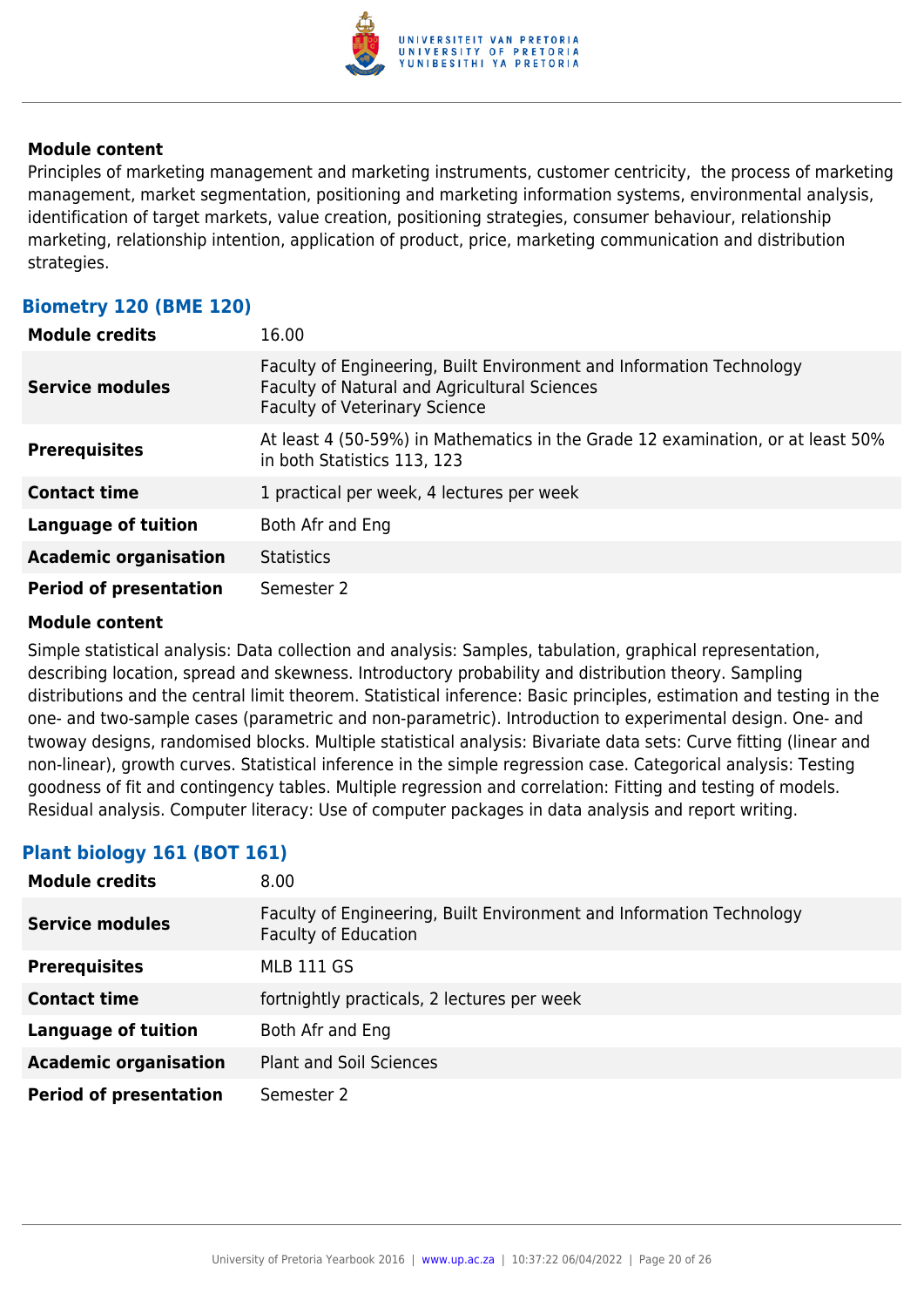

Basic plant structure and function; introductory plant taxonomy and plant systematics; principles of plant molecular biology and biotechnology; adaptation of plants to stress; medicinal compounds from plants; basic principles of plant ecology and their application in natural resource management.

# **General chemistry 127 (CMY 127)**

| <b>Module credits</b>         | 16.00                                                                                                                                                                            |
|-------------------------------|----------------------------------------------------------------------------------------------------------------------------------------------------------------------------------|
| <b>Service modules</b>        | Faculty of Engineering, Built Environment and Information Technology<br><b>Faculty of Education</b><br><b>Faculty of Health Sciences</b><br><b>Faculty of Veterinary Science</b> |
| <b>Prerequisites</b>          | Natural and Agricultural Sciences students: CMY 117 GS or CMY 154 GS Health<br>Sciences students: none                                                                           |
| <b>Contact time</b>           | 1 practical per week, 4 lectures per week                                                                                                                                        |
| <b>Language of tuition</b>    | Both Afr and Eng                                                                                                                                                                 |
| <b>Academic organisation</b>  | Chemistry                                                                                                                                                                        |
| <b>Period of presentation</b> | Semester 2                                                                                                                                                                       |

#### **Module content**

Theory: General physical-analytical chemistry: Physical behaviour of gases, liquids and solids, intermolecular forces, solutions. Principles of reactivity: energy and chemical reactions, entropy and free energy, electrochemistry. Organic chemistry: Structure (bonding), nomenclature, isomerism, introductory stereochemistry, introduction to chemical reactions and chemical properties of organic compounds and biological compounds, i.e. carbohydrates and amino acids. Practical: Molecular structure (model building), synthesis and properties of simple organic compounds.

# **Science and world views 155 (FIL 155)**

| <b>Module credits</b>         | 6.00                                                                              |
|-------------------------------|-----------------------------------------------------------------------------------|
| <b>Service modules</b>        | <b>Faculty of Health Sciences</b><br>Faculty of Natural and Agricultural Sciences |
| <b>Prerequisites</b>          | No prerequisites.                                                                 |
| <b>Contact time</b>           | 1 lecture per week                                                                |
| <b>Language of tuition</b>    | English                                                                           |
| <b>Academic organisation</b>  | Philosophy                                                                        |
| <b>Period of presentation</b> | Semester 1                                                                        |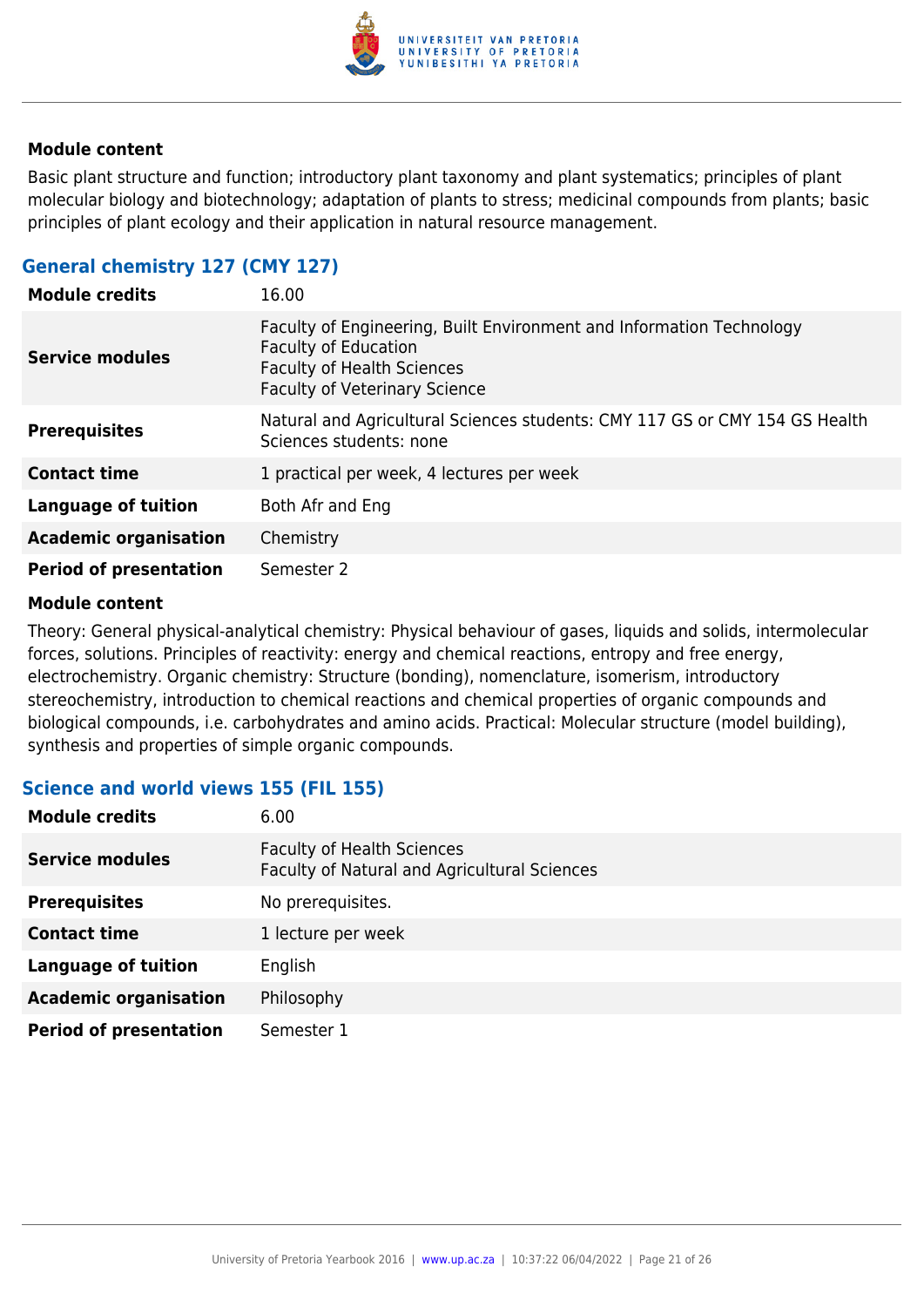

This is a broad introduction to the philosophy and history of science. Examples of themes and historical periods which are covered include: world views in ancient Greece; Socrates; Plato – the founder of Western thought; Aristotle – the foundation of a new tradition; Leonardo da Vinci; the foundation of modern science; the wonder years of the seventeenth century – the flourishing of the sciences and philosophy; the rising of mechanization; a drastic turn in man's vision – the rise of psychology; how the theory of relativity changed our view of the cosmos; quantum theory and its implications for the modern world view; the biological sciences and the secrets of life; the rise and role of psychology; the neuro-sciences; the place, role and benefit of philosophical thought in the sciences.

# **Financial accounting 111 (FRK 111)**

| <b>Module credits</b>         | 10.00                                                                                                                                                                 |
|-------------------------------|-----------------------------------------------------------------------------------------------------------------------------------------------------------------------|
| <b>Service modules</b>        | Faculty of Engineering, Built Environment and Information Technology<br><b>Faculty of Education</b><br>Faculty of Law<br>Faculty of Natural and Agricultural Sciences |
| <b>Prerequisites</b>          | No prerequisites.                                                                                                                                                     |
| <b>Contact time</b>           | 4 lectures per week                                                                                                                                                   |
| <b>Language of tuition</b>    | Both Afr and Eng                                                                                                                                                      |
| <b>Academic organisation</b>  | Accounting                                                                                                                                                            |
| <b>Period of presentation</b> | Semester 1                                                                                                                                                            |

#### **Module content**

The nature and function of accounting; the development of accounting; financial position; financial result; the recording process; processing of accounting data; treatment of VAT; elementary income statement and balance sheet; flow of documents; accounting systems; introduction to internal control and internal control measures; bank reconciliations; control accounts; adjustments; financial statements of a sole proprietorship; the accounting framework.

# **Financial accounting 121 (FRK 121)**

| <b>Module credits</b>         | 12.00                                                                                                                                               |
|-------------------------------|-----------------------------------------------------------------------------------------------------------------------------------------------------|
| <b>Service modules</b>        | Faculty of Engineering, Built Environment and Information Technology<br><b>Faculty of Education</b><br>Faculty of Natural and Agricultural Sciences |
| <b>Prerequisites</b>          | <b>FRK 111 GS</b>                                                                                                                                   |
| <b>Contact time</b>           | 4 lectures per week                                                                                                                                 |
| <b>Language of tuition</b>    | Both Afr and Eng                                                                                                                                    |
| <b>Academic organisation</b>  | Accounting                                                                                                                                          |
| <b>Period of presentation</b> | Semester 2                                                                                                                                          |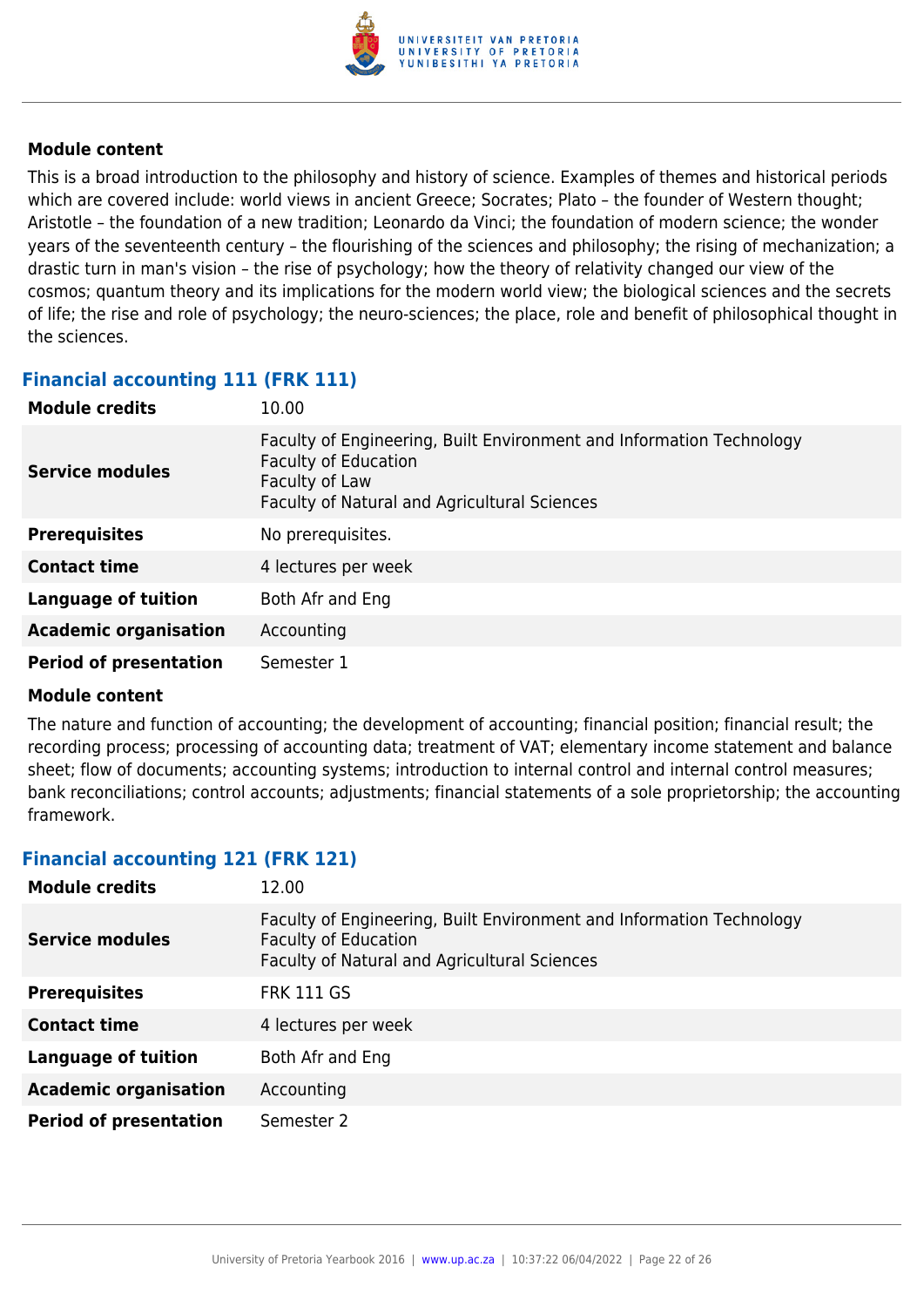

Property, plant and equipment; intangible assets; inventories; liabilities; presentation of financial statements; enterprises without profit motive; partnerships; companies; close corporations; cash flow statements; analysis and interpretation of financial statements.

# **Physiology 110 (FSG 110)**

| <b>Module credits</b>         | 6.00                                                                         |
|-------------------------------|------------------------------------------------------------------------------|
| <b>Service modules</b>        | <b>Faculty of Humanities</b><br>Faculty of Natural and Agricultural Sciences |
| <b>Prerequisites</b>          | No prerequisites.                                                            |
| <b>Contact time</b>           | 3 lectures per week                                                          |
| <b>Language of tuition</b>    | Both Afr and Eng                                                             |
| <b>Academic organisation</b>  | Physiology                                                                   |
| <b>Period of presentation</b> | Semester 1                                                                   |

#### **Module content**

Introduction (terminology and anatomical orientation); chemical principles; cytology and histology; neurophysiology and the senses; haematology and body fluids; cardiovascular system.

# **Physiology 120 (FSG 120)**

| <b>Module credits</b>         | 6.00                                                                         |
|-------------------------------|------------------------------------------------------------------------------|
| <b>Service modules</b>        | <b>Faculty of Humanities</b><br>Faculty of Natural and Agricultural Sciences |
| <b>Prerequisites</b>          | <b>FSG 110</b>                                                               |
| <b>Contact time</b>           | 3 lectures per week                                                          |
| <b>Language of tuition</b>    | Both Afr and Eng                                                             |
| <b>Academic organisation</b>  | Physiology                                                                   |
| <b>Period of presentation</b> | Semester 2                                                                   |

#### **Module content**

Respiratory system; nutrition; digestion and metabolism; kidneys and acid-base equilibrium; endocrinology; reproduction physiology and reproduction; skin and body temperatures.

## **Introductory genetics 161 (GTS 161)**

| <b>Module credits</b>  | 8.00                                                                                                                                        |
|------------------------|---------------------------------------------------------------------------------------------------------------------------------------------|
| <b>Service modules</b> | Faculty of Engineering, Built Environment and Information Technology<br><b>Faculty of Education</b><br><b>Faculty of Veterinary Science</b> |
| <b>Prerequisites</b>   | MLB 111 GS                                                                                                                                  |
| <b>Contact time</b>    | fortnightly practicals, 2 lectures per week                                                                                                 |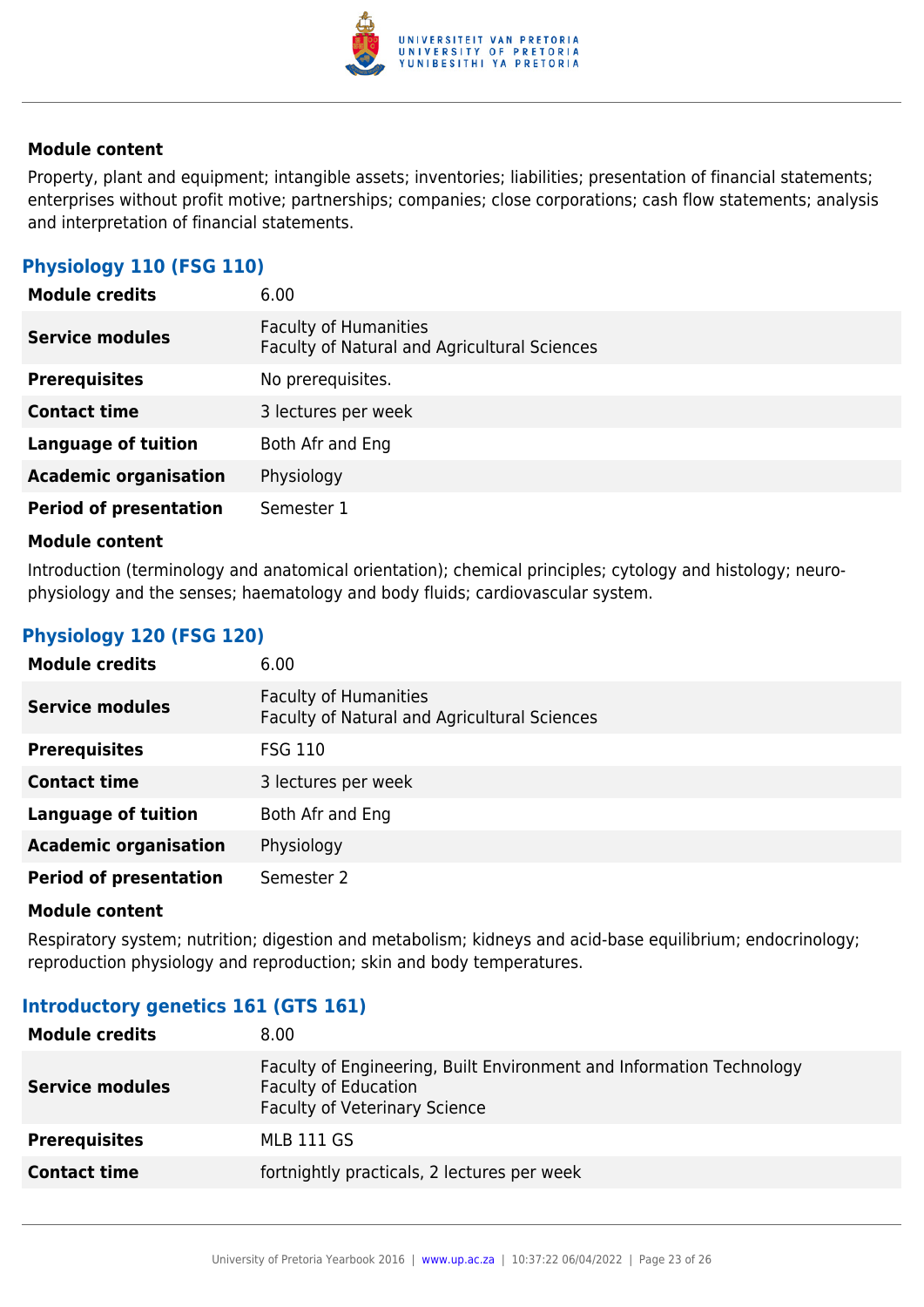

| Language of tuition           | Both Afr and Eng |
|-------------------------------|------------------|
| <b>Academic organisation</b>  | Genetics         |
| <b>Period of presentation</b> | Semester 2       |

Chromosomes and cell division. Principles of Mendelian inheritance: locus and alleles, dominance interactions and epistasis. Probability studies. Sex determination and sex linked traits. Pedigree analysis. Extranuclear inheritance. Genetic linkage and chromosome mapping. Chromosome variation.

# **Introduction to microbiology 161 (MBY 161)**

| <b>Module credits</b>         | 8.00                                                                 |
|-------------------------------|----------------------------------------------------------------------|
| <b>Service modules</b>        | Faculty of Engineering, Built Environment and Information Technology |
| <b>Prerequisites</b>          | <b>MLB 111 GS</b>                                                    |
| <b>Contact time</b>           | 2 lectures per week, 1 practical per week                            |
| <b>Language of tuition</b>    | Both Afr and Eng                                                     |
| <b>Academic organisation</b>  | Microbiology and Plant Path                                          |
| <b>Period of presentation</b> | Semester 2                                                           |

#### **Module content**

The module will introduce the student to the field of Microbiology. Basic Microbiological aspects that will be covered include introduction into the diversity of the microbial world (bacteria, archaea, eukaryotic microorganisms and viruses), basic principles of cell structure and function, microbial nutrition and microbial growth and growth control. Applications in Microbiology will be illustrated by specific examples i.e. bioremediation, animal-microbial symbiosis, plant-microbial symbiosis and the use of microorganisms in industrial microbiology. Wastewater treatment, microbial diseases and food will be introduced using specific examples.

## **General physics 141 (PHY 141)**

| <b>Module credits</b>         | 16.00                                                                              |
|-------------------------------|------------------------------------------------------------------------------------|
| <b>Service modules</b>        | <b>Faculty of Health Sciences</b>                                                  |
| <b>Prerequisites</b>          | PHY 131 GS as well as 50% minimum for the practical component of PHY 131 or<br>TDH |
| <b>Contact time</b>           | 1 lecture per week, 2 tutorials per week                                           |
| <b>Language of tuition</b>    | English                                                                            |
| <b>Academic organisation</b>  | Physics                                                                            |
| <b>Period of presentation</b> | Semester 2                                                                         |

#### **Module content**

\*This is an anti-semester presentation of the module PHY 131 General Physics 131. Refer to PHY 131 for the content description. Students will not be credited for both PHY 131 and PHY 141 for degree purposes.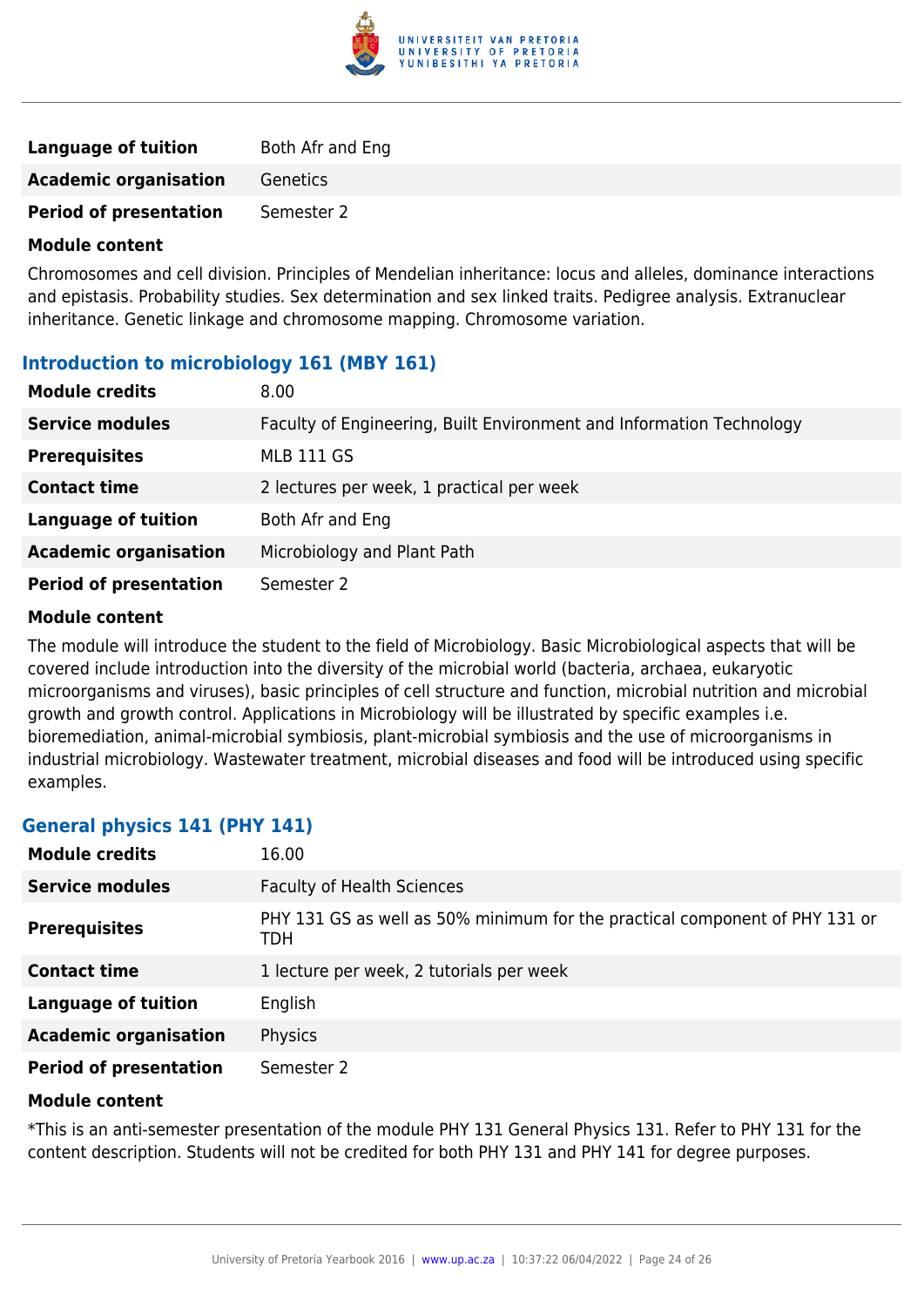

# **Psychology 110 (SLK 110)**

| <b>Module credits</b>         | 12.00                                                                                                                                                                                    |
|-------------------------------|------------------------------------------------------------------------------------------------------------------------------------------------------------------------------------------|
| <b>Service modules</b>        | Faculty of Engineering, Built Environment and Information Technology<br><b>Faculty of Education</b><br><b>Faculty of Health Sciences</b><br>Faculty of Natural and Agricultural Sciences |
| <b>Prerequisites</b>          | No prerequisites.                                                                                                                                                                        |
| <b>Contact time</b>           | 2 discussion classes per week, 2 lectures per week                                                                                                                                       |
| Language of tuition           | Both Afr and Eng                                                                                                                                                                         |
| <b>Academic organisation</b>  | Psychology                                                                                                                                                                               |
| <b>Period of presentation</b> | Semester 1                                                                                                                                                                               |

#### **Module content**

This module is a general orientation to Psychology. An introduction is given to various theoretical approaches in Psychology, and the development of Psychology as a science is discussed. Selected themes from everyday life are explored and integrated with psychological principles. This module focuses on major personality theories. An introduction is given to various paradigmatic approaches in Psychology.

# **Psychology 120 (SLK 120)**

| <b>Module credits</b>         | 12.00                                                                                                                                                                                    |
|-------------------------------|------------------------------------------------------------------------------------------------------------------------------------------------------------------------------------------|
| <b>Service modules</b>        | Faculty of Engineering, Built Environment and Information Technology<br><b>Faculty of Education</b><br><b>Faculty of Health Sciences</b><br>Faculty of Natural and Agricultural Sciences |
| <b>Prerequisites</b>          | No prerequisites.                                                                                                                                                                        |
| <b>Contact time</b>           | 2 lectures per week, 2 discussion classes per week                                                                                                                                       |
| <b>Language of tuition</b>    | Both Afr and Eng                                                                                                                                                                         |
| <b>Academic organisation</b>  | Psychology                                                                                                                                                                               |
| <b>Period of presentation</b> | Semester 2                                                                                                                                                                               |

#### **Module content**

This module introduces the student to a basic knowledge and understanding of the biological basis of human behaviour. The module addresses the key concepts and terminology related to the biological subsystem, the rules and principles guiding biological psychology, and identification of the interrelatedness of different biological systems and subsystems. In this module various cognitive processes are studied, including perception, memory, thinking, intelligence and creativity. Illustrations are given of various thinking processes, such as problem solving, critical, analytic and integrative thinking.

# **Animal diversity 161 (ZEN 161)**

**Module credits** 8.00